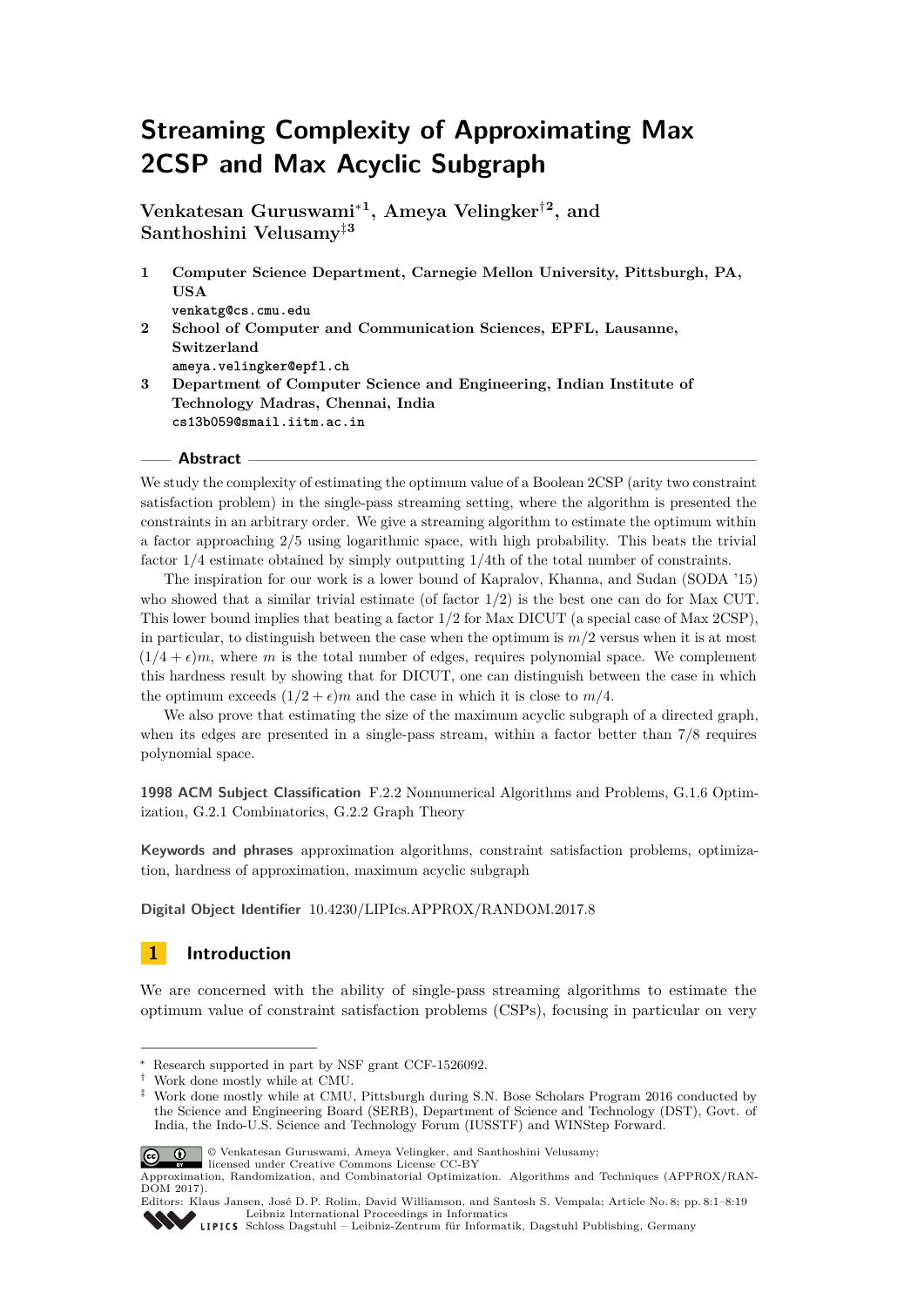# **8:2 Streaming Complexity of Approximating Max 2CSP and Max Acyclic Subgraph**

simple (Boolean, arity two) constraints. The impetus for our investigation is a striking lower bound result by Khanna, Kapralov, Sudan [\[16\]](#page-15-0) for the problem of estimating the Max Cut in a graph, when the edges arrive one-by-one in a streaming fashion. There is a trivial factor  $1/2$ -approximation for the problem using only  $O(\log n)$  space, namely, count the number of edges and output half this value as the estimate for Max Cut value.<sup>[1](#page-1-0)</sup> The authors of [\[16\]](#page-15-0) showed that even with  $\tilde{\Omega}(\sqrt{n})$  space, a single-pass streaming algorithm cannot achieve a factor  $(1/2 + \epsilon)$  $(1/2 + \epsilon)$  $(1/2 + \epsilon)$ -approximation, for any constant  $\epsilon > 0$ .<sup>2</sup> The lower bound in fact holds even if the edges arrive in a random (as opposed to worst-case) order. A later work shows that obtaining a  $\beta$ -approximation, for some  $\beta$  bounded away 1 requires  $\Omega(n)$  space [\[17\]](#page-15-1). In contrast, there are streaming algorithms producing a  $(1 - \epsilon)$ -approximation in  $\tilde{O}_{\epsilon}(n)$  space, by use of "cut sparsifiers" [\[2,](#page-14-0) [19\]](#page-15-2).

# **1.1 Context: Approximation resistance of CSPs**

The Max Cut problem is a particular, most basic form of CSP, with underlying constraints being of the form  $x \neq y$ . More generally, a CSP over domain *D* is specified by a template  $\Lambda = \{P_1, \ldots, P_s\}$  of predicates  $P_i: D^{a_i} \to \{0,1\}$  ( $a_i$  is the arity of  $P_i$ ), and an instance of MaxCSP( $\Lambda$ ) is specified by a variable set *V* and a collection of "constraint tuples"  $(i, \tau)$ with  $i \in \{1, 2, \ldots, s\}$  denoting the type of constraint and  $\tau \in V^{a_i}$  denoting the tuple of variables to which the constraint is applied. The goal is to find an assignment  $\sigma: V \to D$ so that a maximum number of constraints are satisfied, where a constraint  $(i, \tau)$  is satisfied by  $\sigma$  if  $P_i(\sigma(\tau_1), \ldots, \sigma(\tau_{a_i})) = 1$  (in other words, setting the variables in the scope of this constraint according to assignment  $\sigma$  satisfies the predicate  $P_i$ ). The maximum possible number of satisfied constraints is called the optimum value of the CSP instance. For most templates  $\Lambda$ , the Max CSP problem is NP-hard to solve optimally (see [\[20\]](#page-15-3) for a dichotomy theorem for Max CSP classifying the rare easy cases). So there has been a lot of work on designing approximation algorithms. An absolutely trivial algorithm is the random assignment algorithm that ignores the instance structure, and simply assigns a random value to each variable. This achieves a  $\alpha_{\Lambda}$  approximation for  $MaxCSP(\Lambda)$  where  $\alpha_{\Lambda} = \min_i \{ \mathbb{E}[P_i] \},$ with the expectation taken over a random input to  $P_i$  – we call  $\alpha_{\Lambda}$  the *random assignment threshold*. Since the seminal work of Håstad [\[13\]](#page-15-4) it has been established that for several interesting CSPs, it is NP-hard to beat the performance ratio of this trivial algorithm! Such CSPs are called approximation resistant in the literature (see, for instance, [\[8\]](#page-14-1) and references therein). Already for arity 3, several important CSPs such as Max E3SAT and Max E3LIN (linear equations mod 2) are approximation resistant.

Thanks to semidefinite programming, for arity 2 CSPs, one can do better than the  $\alpha_{\Lambda}$ factor [\[7,](#page-14-2) [14\]](#page-15-5). In particular, for (Boolean) Max 2CSP, where the domain is  $D = \{0, 1\}$  and Λ includes all predicates of arity 2, the seminal work of Goemans and Williamson [\[7\]](#page-14-2), gave a factor 0*.*79607 algorithm (this ratio was further improved to 0*.*8593 in [\[4\]](#page-14-3)).[3](#page-1-2) The GW algorithm was a substantial improvement over the random assignment threshold of 1*/*4 which was also the best known algorithm for Max 2CSP at that time. For the specific case of Max Cut, Goemans and Williamson get the famous 0*.*87856 approximation factor, a vast

<span id="page-1-0"></span> $1\,$  We use numbers  $<1$  to designate the approximation ratio for the maximization problems we study: a factor *γ* approximation means the output estimate is at least *γ* times the optimum, and always at most the optimum.

<span id="page-1-1"></span><sup>2</sup> Throughout, we allow streaming algorithms to be randomized, and their estimate should satisfy the approximation guarantee with probability say 9*/*10.

<span id="page-1-2"></span><sup>&</sup>lt;sup>3</sup> This guarantee is stated for the Max DICUT problem, which is a CSP with a single predicate  $P(x, y)$  =  $\overline{x} \wedge y$ , but in fact it holds for Max 2CSP in general.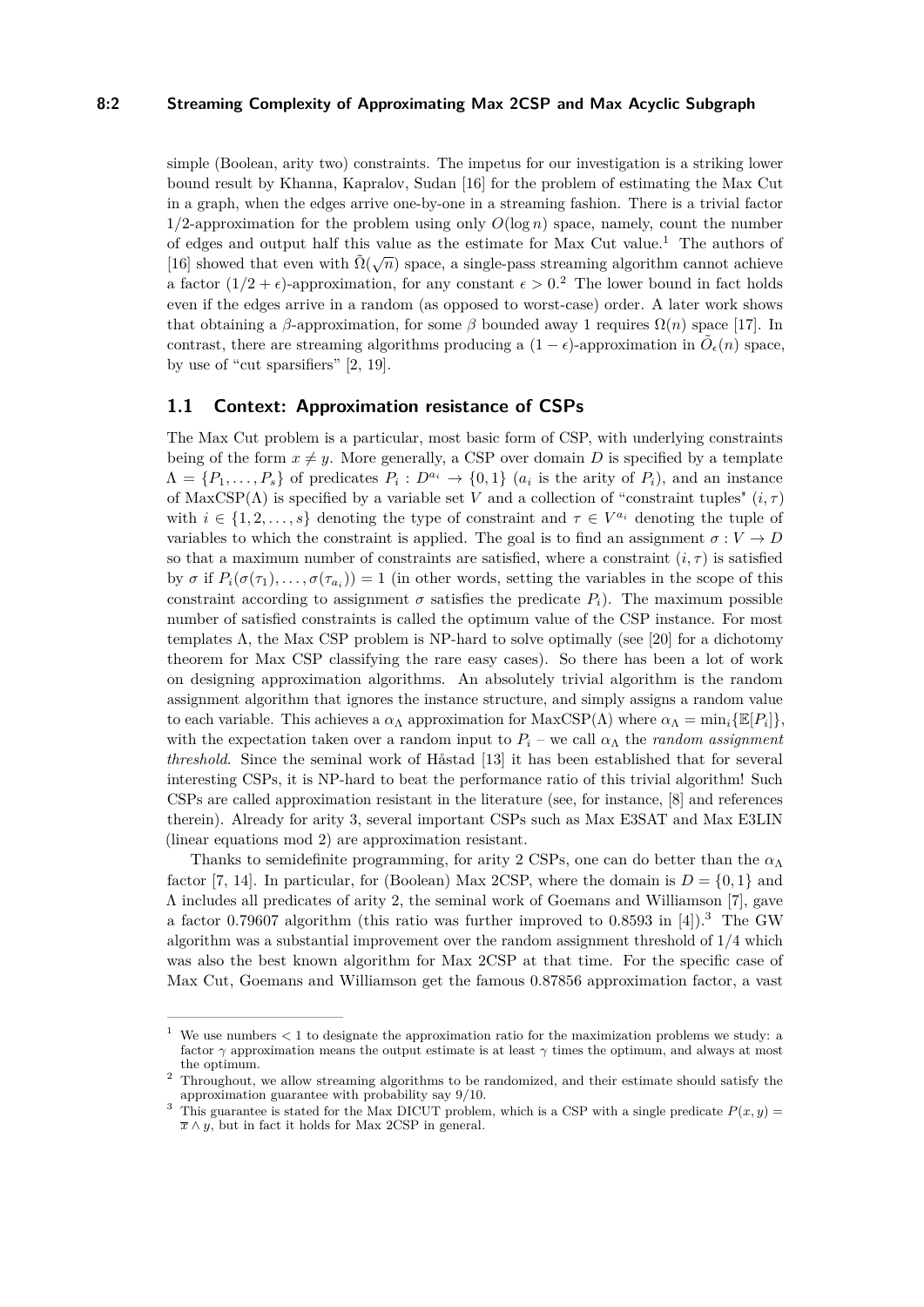improvement over the random assignment threshold of 1*/*2 (which was again the best known algorithm at that point).

The aforementioned Khanna, Kapralov, Sudan result [\[16\]](#page-15-0), however, shows that in the streaming model, Max Cut is approximation resistant! Thus, streaming algorithms cannot non-trivially estimate the optimum of even the simplest CSP. This raises the question whether streaming algorithms operating in small space can non-trivially approximate (i.e., beat the random assignment threshold) for *some* CSP, or whether every CSP is approximation resistant in the streaming model.

# **1.2 Our results for Max 2CSP and Max DICUT**

In this work, we give a factor  $2/5$  streaming algorithm for Max 2CSP that uses  $O(\log n)$ space. In particular, this beats the random assignment threshold of 1*/*4.

**Figure 1.** *Fix any*  $\gamma > 0$ . There is an efficient single-pass streaming algorithm that, *given as input a Max 2CSP instance on n variables, with constraints arriving one-by-one in an arbitrary order, uses Oγ*(log *n*) *space and with probability at least* 9*/*10 *outputs an estimate in the range*  $[(2/5 - \gamma)OPT, OPT]$ , where OPT is the optimum value of the CSP instance.

Any arity 2 Boolean predicate can be expressed as the disjunction of (at most 4) AND constraints, at most one of which can be satisfied by any assignment. By AND constraints, we mean one of the predicates  $(x \wedge y)$ ,  $(\overline{x} \wedge y)$ ,  $(x \wedge \overline{y})$ , and  $(\overline{x} \wedge \overline{y})$  (that is, we take an AND of two *literals*). Any Max 2CSP instance can thus be mapped into a Max 2AND instance with the same optimum value. The above theorem therefore follows from our result about Max 2AND stated below (without loss of generality, in the rest of the paper, we only focus on Max 2AND and not Max 2CSP):

**Figure 12.** *Fix any*  $\gamma > 0$ . *There is an*  $O_{\gamma}(\log n)$  *space single-pass streaming algorithm that can estimate the optimum value of a Max 2AND instance, whose AND constraints arrive in an arbitrary order, within a factor of*  $2/5 - \gamma$  *with probability at least* 9*/*10*. More specifically, on an instance with m constraints and optimum value OPT, the algorithm outputs a lower estimate on OPT which, with probability at least 9/10, lies in the range*  $[(2/5 - \gamma)OPT, OPT, P$ .

Our algorithm and analysis are simple and elementary, and are based on the combination of two observations. The first is that the bias of instance, which is sum over all variables of  $|pos_v - neg_v|$  where  $pos_v$  (resp.  $neg_v$ ) is the number of AND constraints in which *v* participates as a positive literal (resp. negated literal), is a good proxy for the optimum value when the optimum is large. The second is that the bias can be estimated efficiently in a streaming fashion via *L*<sup>1</sup> norm estimation of a vector under bounded dynamic updates of its coordinates.

Note that prior to 1994 there was *no* efficient algorithm known to approximate Max 2AND (or even the restricted Max DICUT problem) within a factor better than the random assignment threshold of 1*/*4. So, its simplicity notwithstanding, it is perhaps surprising that one can in fact have a low-space and time-efficient streaming algorithm that achieves a factor much better then 1*/*4.

Since the semidefinite programming based approximation for Max DICUT, many works have also given simpler algorithms that beat the factor 1*/*4. We mention some of them here. Trevisan used randomized rounding of a natural linear program to give a factor 1*/*2 algorithm [\[21\]](#page-15-6). Alimonti obtained a factor 1*/*3 approximation using local search [\[1\]](#page-14-4). Halperin and Zwick presented simple factor 2*/*5 and 9*/*20 algorithms based on some path removal ideas, and also a factor 1*/*2 algorithm (via a combinatorial method to find a half-integral LP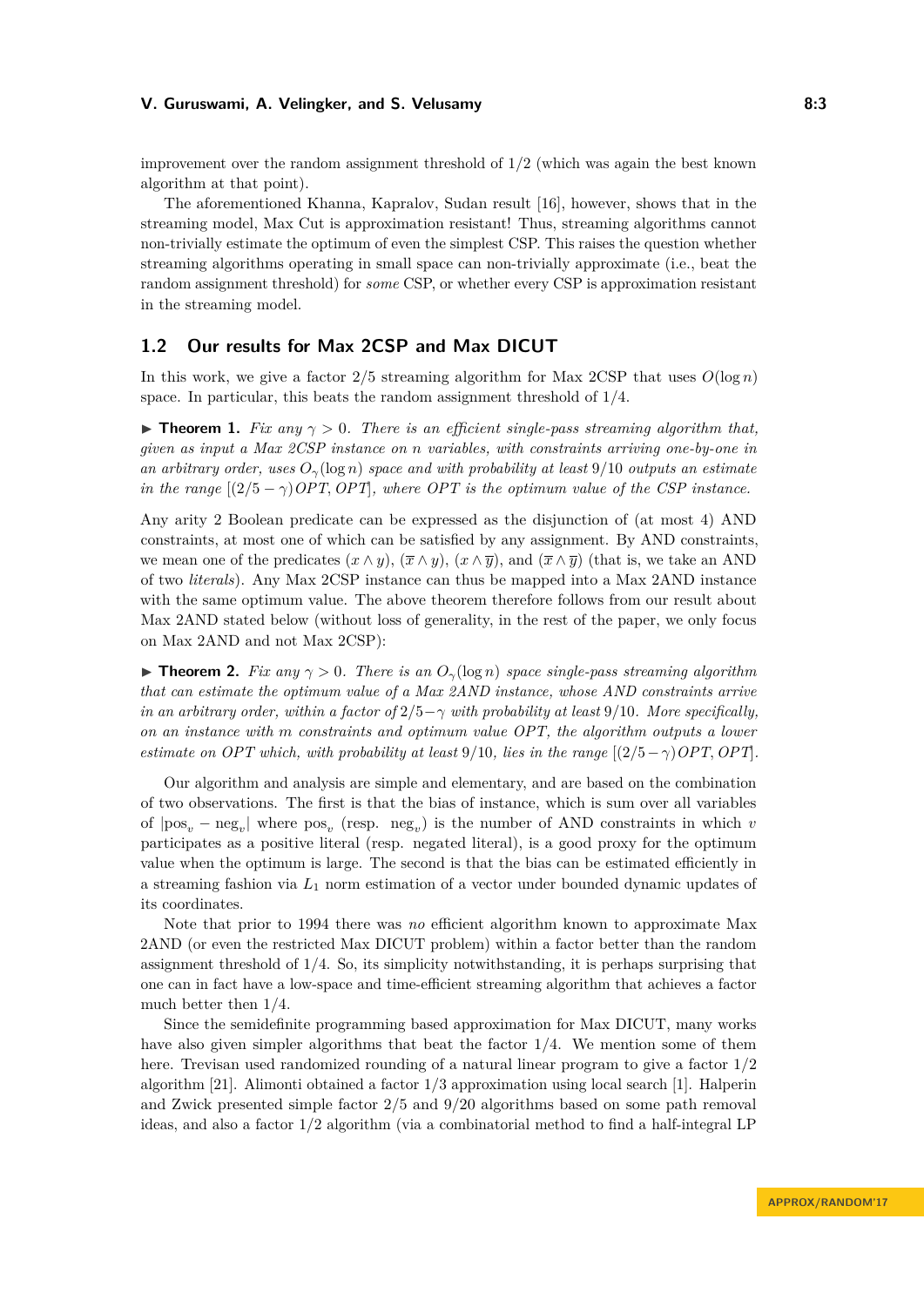## **8:4 Streaming Complexity of Approximating Max 2CSP and Max Acyclic Subgraph**

solution) [\[11\]](#page-15-7). (In Appendix [A,](#page-15-8) we give a different proof of the half-integrality of the LP, and the associated (non-streaming) factor 1*/*2 algorithm.) Feige and Jozeph [\[5\]](#page-14-5) give a very simple factor  $2/5$  algorithm for Max DICUT: take the greedy cut which sets variables whose out-degree is at least their in-degree to 0, and remaining to 1, and return the better of this cut and a uniformly random cut.

None of these algorithms seem to have an efficient streaming implementation. The closest to our algorithm is the greedy algorithm in [\[5\]](#page-14-5), and we are able to get a streaming friendly estimate of the DICUT value by avoiding computation of the greedy cut, but instead the total bias of all vertices. Further our approach extends naturally to Max 2AND.

**Hardness of factor**  $1/2 + \epsilon$  **approximation.** We do not know if the 2/5 approximation factor for Max 2AND is the best possible in the streaming model. However, one cannot achieve an approximation factor larger than 1*/*2. This is because, by a trivial reduction from the streaming lower bound for Max Cut in [\[16\]](#page-15-0), we can deduce the following hardness even for the special case of Max DICUT.

**► Theorem 3.** For any constant  $\epsilon > 0$ , a factor  $(1/2+\epsilon)$  randomized streaming approximation *algorithm for Max DICUT must use space*  $\tilde{\Omega}(\sqrt{n})$ *. Specifically, a randomized streaming algorithm that can decide, with success probability* 9*/*10*, whether an m edge directed graph has a dicut of value at least*  $m/2$  *or has no dicut of value*  $(1/4 + \epsilon)m$ *, requires*  $\tilde{\Omega}(\sqrt{n})$  *space.* 

**Complementary algorithmic result.** We show the tightness of the above hardness result via the following algorithmic result for Max DICUT. The approach is again based on estimation of the bias of the graph: we prove that graphs whose dicut value is close to *m/*4 must have small bias, and graphs with dicut value noticeably larger than *m/*2 must have noticeable bias.

 $\triangleright$  **Theorem 4.** *There is a randomized streaming algorithm using*  $O(\log n)$  *space that can, with probability* 9*/*10*, distinguish between directed graphs with maximum dicut value more than*  $(1/2 + 8\epsilon)m$  *from graphs with maximum dicut value at most*  $(1/4 + \epsilon)m$  *(where m is the number of edges), for any*  $\epsilon \in (0, 1/16)$ *.* 

# **1.3 Streaming complexity of Maximum Acylic Subgraph**

In the final part of the paper, we turn to another fundamental problem, *Maximum Acyclic Subgraph* (MAS): Given a directed graph  $G = (V, E)$ , find an acyclic subgraph with maximum possible number of edges. Equivalently, we want an ordering of the vertices in *V* so that a maximum number of arcs in *E* go forward. Note that this makes MAS also a kind of 2CSP, albeit over a large domain  $D = \{1, 2, \ldots, |V|\}$  with constraints of the form  $x < y$ .

The trivial algorithm which orders elements randomly, or the deterministic algorithm that takes the better solution among an arbitrary ordering and its reversal, achieves a factor 1*/*2 approximation. Unlike 2CSPs over fixed domains, where there are algorithms that beat the random assignment threshold [\[3,](#page-14-6) [14\]](#page-15-5), for MAS there is no known polynomial time factor  $(1/2 + \epsilon)$  approximation algorithm. However, such an algorithm is ruled out under Khot's Unique Games Conjecture [\[9\]](#page-15-9). The best known NP-hardness for MAS seems to be for approximation factors exceeding 65*/*66 [\[18\]](#page-15-10).

Motivated by this state of affairs, we investigate whether one can show better hardness results against the restricted model of single-pass streaming algorithms. Our ultimate goal here would be to show that getting a  $(1/2 + \epsilon)$ -approximation requires polynomial space (we conjecture this to be the case). In this work, we prove the following weaker result. The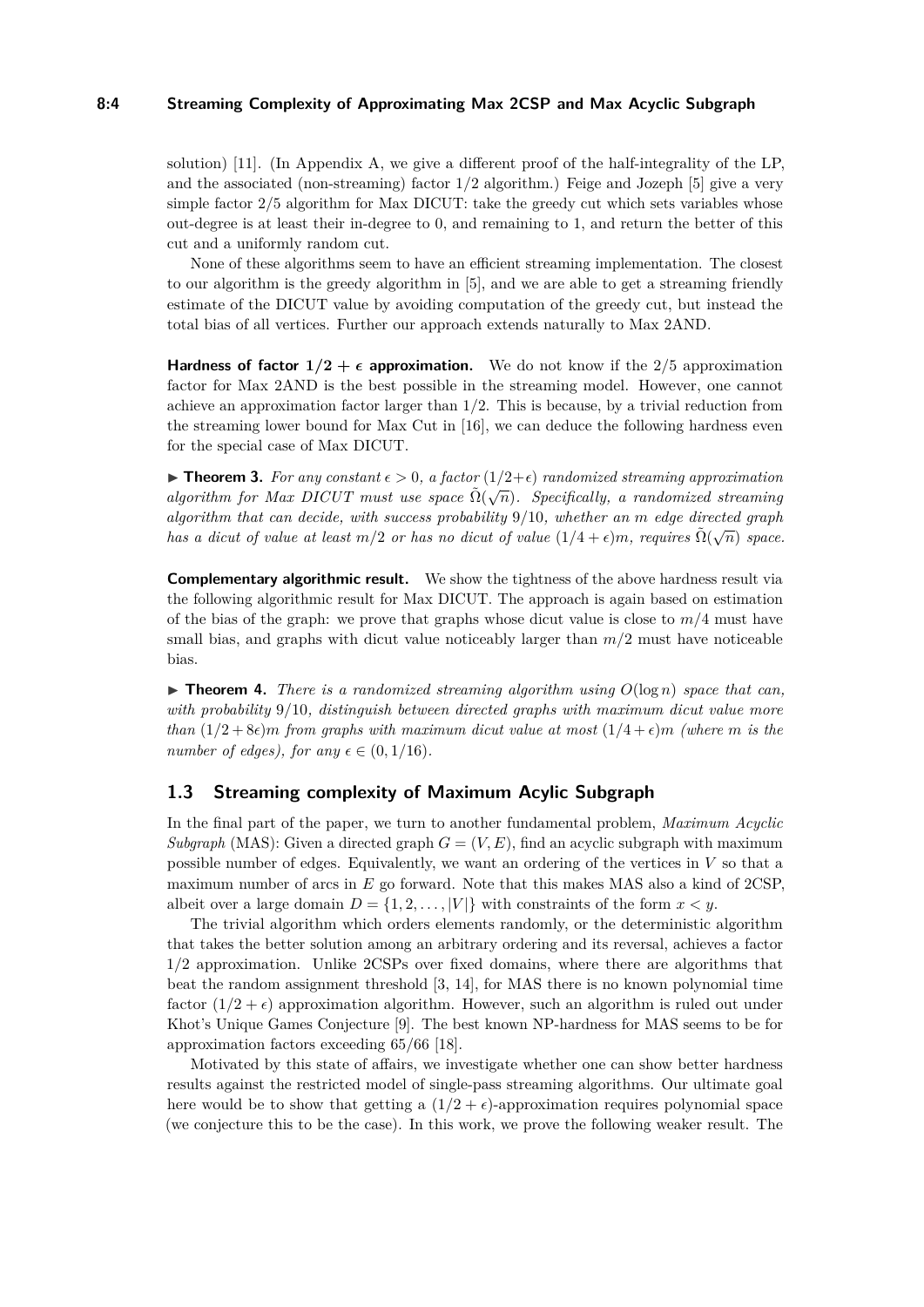proof proceeds via a reduction from the Boolean Hidden Matching problem, inspired by an analogous reduction for Max Cut from [\[16\]](#page-15-0).

▶ **Theorem 5.** *Any randomized algorithm that, given a single pass over a stream of edges of an n*-vertex directed graph *G* in arbitrary order, outputs a  $(7/8 + \epsilon)$ −approximation to the *MAS value of G with probability at least*  $3/4$ *, must use*  $\Omega_{\epsilon}(\sqrt{n})$  *space.* 

We note that the above hardness factor is much better than the currently best known NP-hardness. This raises a general theme of showing space lower bounds for approximation in the streaming model for problems that currently lack intractability results in the form of NP-hardness (or perhaps even Unique Games-hardness). In this broader context, one should of course take hardness results in the streaming model with a grain of salt – the streaming lower bound for Max Cut shows that streaming algorithms might be much weaker than polynomial time algorithms. Still, we view this direction as an interesting blend between approximation algorithms in general and constraint satisfaction in particular and streaming complexity, one that could nevertheless shed some new light on the core difficulty of problems such as MAS.

# **1.4 Open problems**

We close this front matter by highlighting two natural open problems raised by our work.

- **1.** What is the best approximation ratio achievable by a single-pass streaming algorithm with logarithmic space for Max 2CSP (or even the restricted Max DICUT)? The answer lies in the range [2*/*5*,* 1*/*2]. We suspect either 2*/*5 or 1*/*2 might be the right answer.
- **2.** What is the best approximation ratio achievable by a single-pass streaming algorithm with logarithmic space for Maximum Acyclic Subgraph? The answer lies in the range  $[1/2, 7/8]$ . Here we conjecture that  $1/2$  is the right answer.

## **2 Preliminaries**

**Max 2AND.** We formally define the Max 2AND problem. An instance of the problem consists of a set of boolean variables  $x_1, x_2, \ldots, x_n$ , along with a set of clauses on these variables. Each clause consists of a conjunction of two literals, i.e., each clause is of one of the following forms, for some  $i \neq j$ :  $x_i \wedge x_j$ ,  $x_i \wedge \overline{x_j}$ , or  $\overline{x_i} \wedge \overline{x_j}$ . The value of the instance is the maximum possible number of clauses that are satisfied for some setting of  $x_1, x_2, \ldots, x_n$ .

For each variable, it will be convenient to consider the number of constraints in which that variable appears as a literal in either positive or negative form. Thus, for any *i*, we define  $pos<sub>i</sub>$  to be the number of constraints in which  $x<sub>i</sub>$  appears non-negated, while we define neg<sub>*i*</sub> to be the number of constraints in which  $x_i$  appears negated, i.e., as  $\overline{x_i}$ .

**Special Case: Maximum Dicuts.** One special case of the Max 2AND problem is the Max DICUT problem. We describe the Max DICUT in the terminology of graph theory below.

 $G = (V, E)$  denotes a directed graph with vertex set *V* and edge set *E*, where  $|V| = n$ and  $|E| = m$ . For any vertex  $v \in V$ ,  $d_v$ , in<sub>v</sub>, and out<sub>v</sub> denote the overall degree, in-degree and out-degree of vertex *v*, respectively.

 $\triangleright$  **Definition 6.** A *dicut* is an ordered partition  $(A, B)$  of the vertex set of a directed graph into two disjoint subsets. The *dicut value* or *size* of the dicut is defined as the number of directed edges going from a vertex in *A* to a vertex in *B*.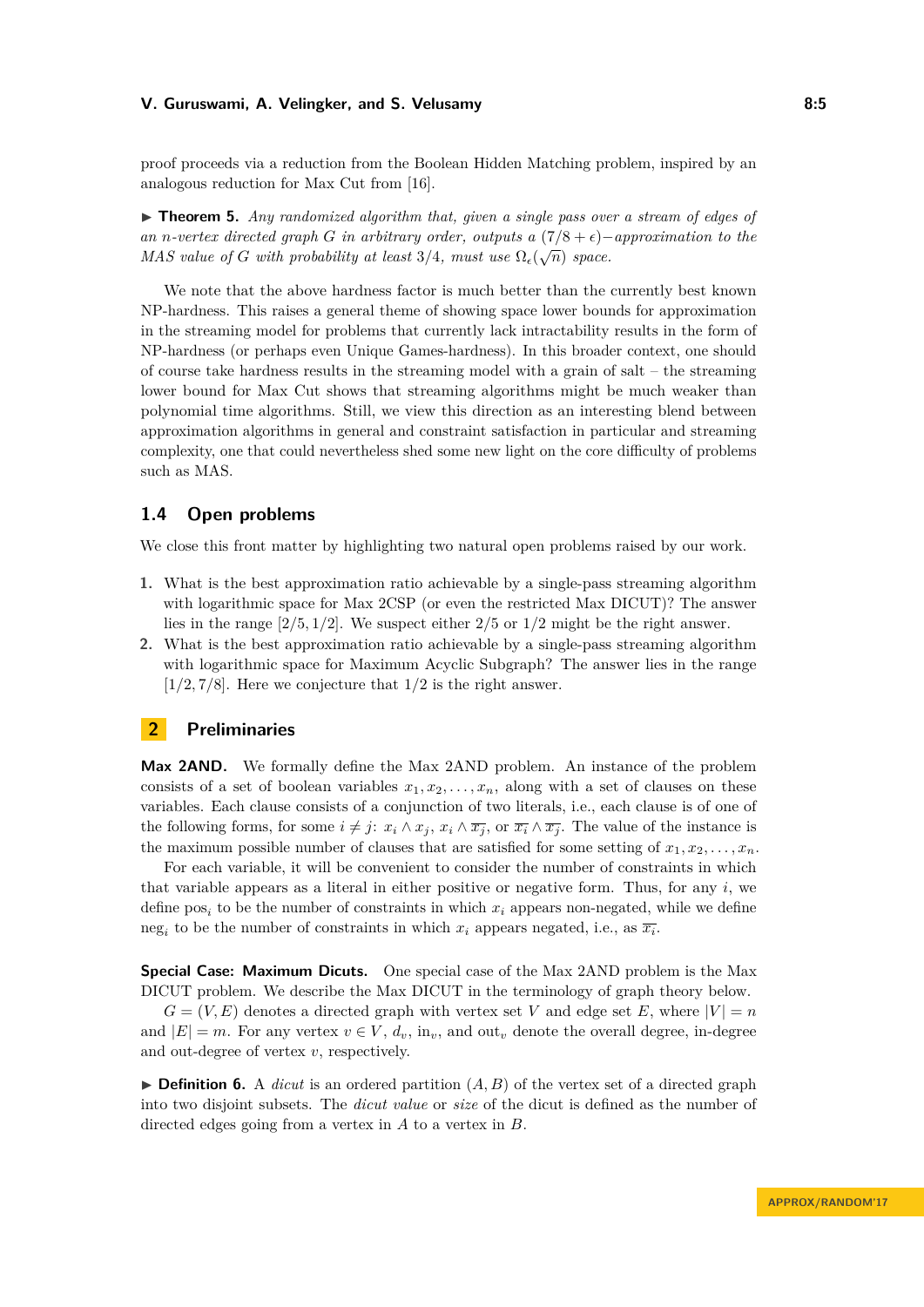#### **8:6 Streaming Complexity of Approximating Max 2CSP and Max Acyclic Subgraph**

<span id="page-5-0"></span> $\triangleright$  **Definition 7.** A *maximal dicut* (*Max DICUT*) of a directed graph  $G = (V, E)$  is a dicut with the maximum dicut value.

Let  $(S, T)$  be an ordered partition of *V* and *u* be a vertex in *V*. Then,  $E(S \to T)$  denotes the set of edges going from set *S* to set *T*,  $E(u \rightarrow T)$  denotes the set of edges going from vertex *u* to vertices in set *T*,  $E(S \to u)$  denotes the set of edges going from vertices in set *S* to vertex *u*, and  $E(S \to S)$  denotes the edges with both endpoints inside the set *S*.

I Remark. Note that the Max DICUT problem can be viewed as a special case of the MAX 2AND problem in which each clause has exactly one positive literal and one negative literal. Vertices of the underlying graph correspond to boolean variables, and each directed edge from vertex *i* to vertex *j* corresponds to a clause of the form  $x_i \wedge \overline{x_i}$ . It is easy to see that a maximal dicut  $(A, B)$  in the graph terminology corresponds to the assignment of variables defined by  $x_i = 1$  if vertex *i* is in set *A*, while  $x_i = 0$  if vertex *i* is in set *B*.

**Formark.** The value of any Max 2AND instance with *m* clauses is at least  $\frac{m}{4}$ , since a uniformly random assignment of boolean variables satisfies  $\frac{m}{4}$  clauses on expectation.

I **Definition 8.** A randomized algorithm is said to give a *α*−*approximation* to *Max 2AND* with *failure probability*  $\delta$  (or *success probability*  $1 - \delta$ ) if for any instance  $\Psi$ , it outputs a value in the interval  $[\alpha d, d]$  with probability at least  $1 - \delta$ , where  $\delta \in [0, \frac{1}{2})$ ,  $\alpha \in (0, 1)$ , and *d* is the *Max 2AND* value of Ψ.

# **3 Single-Pass Streaming Complexity**

Given a single pass over a stream of *m* constraints (in arbitrary order) of a Max 2AND instance  $\Psi$  over *n* variables, the problem is to estimate the Max 2AND value of  $\Psi$  using  $O(\log n)$  space.

# **3.1 (2***/***5 −** *γ***)-Approximation of Max 2AND**

In analysing the Max 2AND value of an instance, it will be useful to consider a notion we call *bias*. Intuitively, for each vertex, we wish to compare the number of constraints in which  $x_i$  appears in positive form versus the number of constraints in which  $x_i$  appears in negated form. The following definition of bias captures this intuition.

**Definition 9.** The *bias* of a Max 2AND instance  $\Psi$  on *n* variables, denoted bias<sub> $\Psi$ </sub>, is defined as

bias<sub>\Psi</sub> = 
$$
\sum_{i=1}^{n} |pos_i - neg_i|
$$
.

**I** Remark.  $0 \leq \text{bias}_{\Psi} \leq 2m$ .

Next, we prove a couple of theorems showing the relation between the bias of an instance and the Max 2AND value.

Intuitively, observe that if the bias of an instance is close to 2*m*, then most variables  $x_i$  satisfy the property that most constraints involving  $x_i$  have the same literal on  $x_i$  (i.e.,  $x_i$  appears in positive or negated form). Thus, it is reasonable to expect that in order to maximize the number of satisfied constraints,  $x_i$  should be set to the value that guarantees the truth of most of these literals. The following theorem essentially states that this is the case, and a bias close to 2*m* implies a Max 2AND value that is close to optimal, i.e., close to *m*.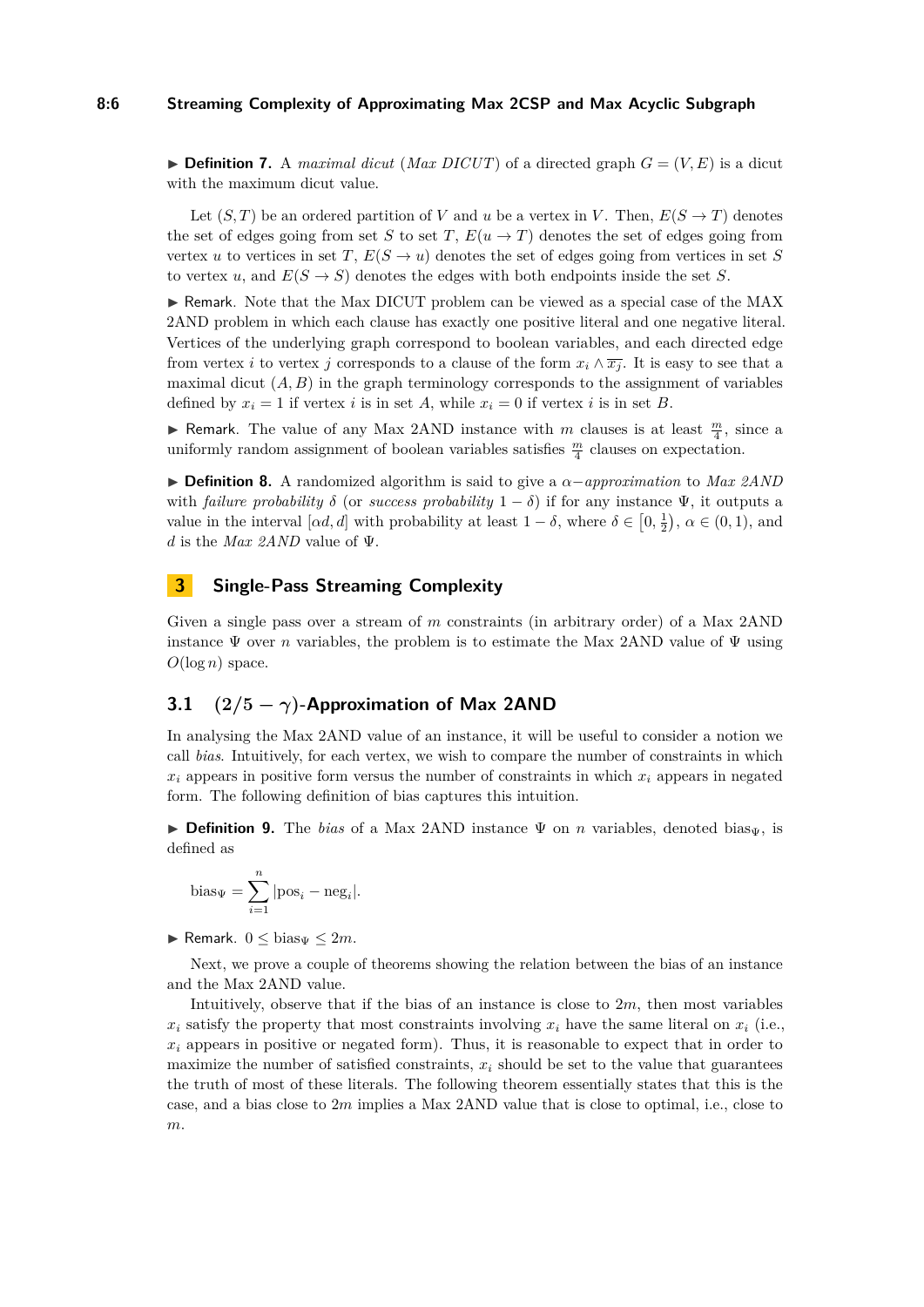<span id="page-6-1"></span>I **Theorem 10.** *If the bias of an instance* Ψ *with n variables and m constraints is at least*  $(1 - \epsilon)2m$ *, where*  $\epsilon \in [0, 1]$ *, then the* Max 2AND *value of*  $\Psi$  *is at least*  $(1 - \epsilon)m$ *.* 

**Proof.** Assume that bias<sub>Ψ</sub>  $\geq (1 - \epsilon)2m$ . Now, consider the following greedy assignment  $x_1 = x'_1, x_2 = x'_2, \ldots, x_n = x'_n$ : For each *i*, we let  $x'_i = 1$  if  $pos_i \geq neg_i$ , and  $x'_i = 0$  otherwise. We claim that the number of constraints satisfied by this assignment is at least  $(1 - \epsilon)m$ , which would imply that the Max 2AND value of  $\Psi$  is also at least  $(1 - \epsilon)m$ .

Note that the number of unsatisfied constraints is at most

$$
\sum_{i=1}^n \min\{\text{pos}_i, \text{neg}_i\}.
$$

Thus, using the fact that

<span id="page-6-0"></span>bias<sub>$$
\Psi
$$</sub> =  $\sum_{i=1}^{n} |pos_i - neg_i|$   
\n=  $\sum_{i=1}^{n} (pos_i + neg_i) - 2 \sum_{i=1}^{n} \min \{pos_i, neg_i\}$   
\n=  $2m - 2 \sum_{i=1}^{n} \min \{pos_i, neg_i\},$  (1)

we have that the number of satisfied constraints of the assignment is at least

$$
m-\sum_{i=1}^n\min\{{\rm pos}_i,{\rm neg}_i\}\geq m-\frac{2m-{\rm bias}_\Psi}{2}=\frac{{\rm bias}_\Psi}{2}\geq (1-\epsilon)m\ ,
$$
 as desired.

The following theorem essentially shows a converse statement, namely, that in order to have a near-optimal Max 2AND value, i.e., close to *m*, the bias needs to be close to 2*m*.

<span id="page-6-2"></span>I **Theorem 11.** *If the bias of a Max 2AND instance* Ψ *with n variables and m constraints is at most*  $(1 - \epsilon)2m$ *, where*  $\epsilon \in [0, 1]$ *, then its Max 2AND value is at most*  $(1 - \frac{\epsilon}{2})m$ *.* 

**Proof.** Consider an assignment  $x_1 = x_1', x_2 = x_2', \ldots, x_n = x_n'$  that satisfies the maximum number of constraints of Ψ. Note that for any *i*, at least min{pos*<sup>i</sup> ,* neg*i*} constraints involving  $x_i$  are not satisfied. Therefore, the total number of constraints of  $\Psi$  that are not satisfied is at least

$$
\frac{\sum_{i=1}^{n} \min\{\text{pos}_i, \text{neg}_i\}}{2}.
$$

By [\(1\)](#page-6-0), it follows that the Max 2AND value of  $\Psi$  is at most

$$
m - \frac{\sum_{i=1}^{n} \min\{\text{pos}_i, \text{neg}_i\}}{2} = m - \frac{2m - \text{bias}_{\Psi}}{4} = \frac{m}{2} + \frac{\text{bias}_{\Psi}}{4}
$$

$$
\leq \frac{m}{2} + \frac{(1 - \epsilon)2m}{4} = \left(1 - \frac{\epsilon}{2}\right)m,
$$

as desired.  $\blacksquare$ 

The above theorems show us that the bias of an instance and its Max 2AND value are closely related. Thus, if we can compute the bias of an instance efficiently in the single-pass streaming setting, then we obtain a method to estimate its Max 2AND value.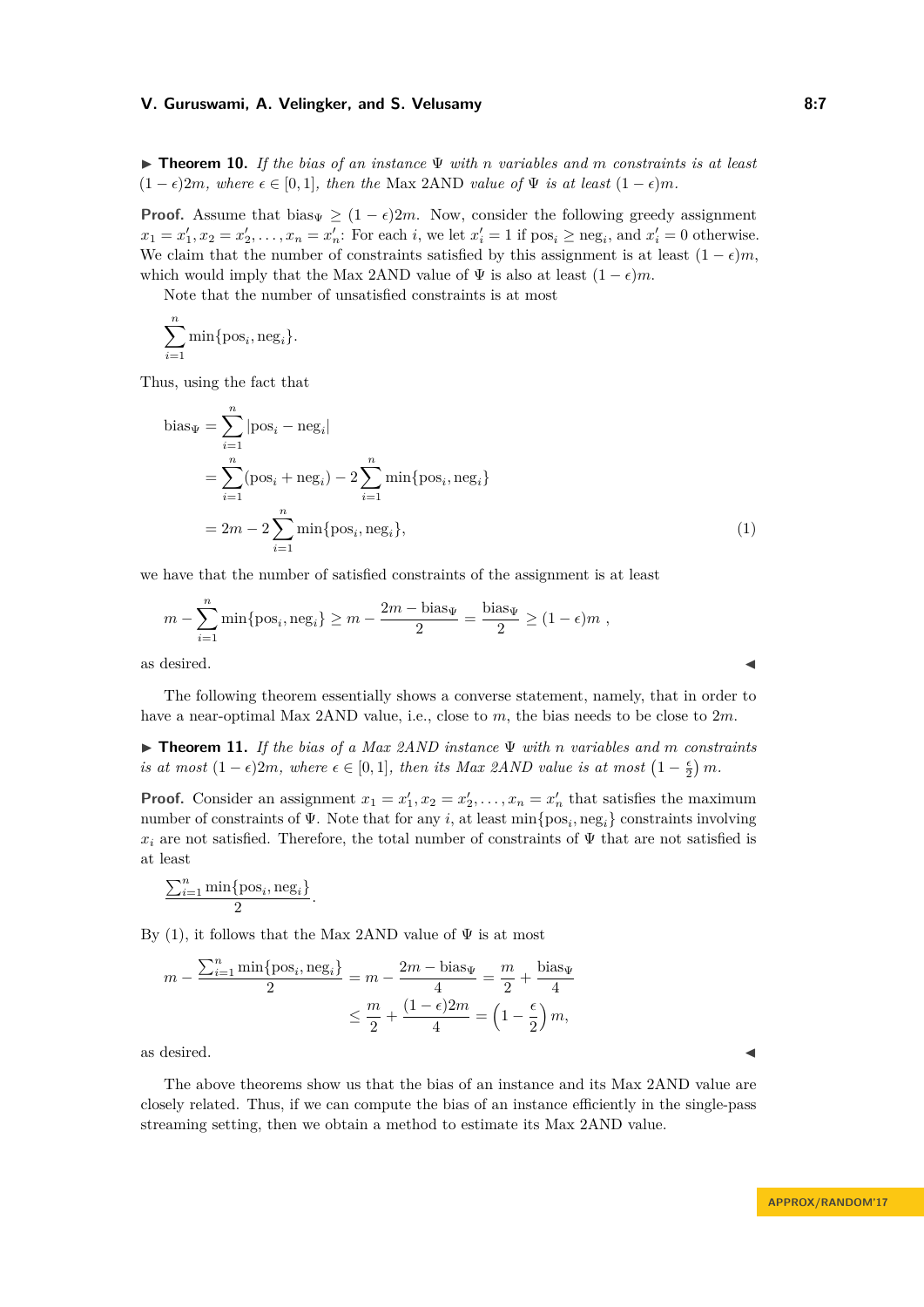<span id="page-7-1"></span>**Algorithm 1** A  $(2/5 - \gamma)$ -approximation algorithm of Max 2AND in the single-pass streaming setting.

- 1: Input: A single pass over the *m* constraints of an instance  $\Psi$  over *n* variables  $x_1, x_2, \ldots, x_n$ , along with a parameter  $\gamma < 2/5$  for desired closeness of approximation ratio.
- 2: Choose  $\delta = 5\gamma/(4 5\gamma)$ .
- 3: Compute the  $L_1$  norm of the bias vector using the technique given in [\[15\]](#page-15-11) (for an approximation within  $1 \pm \delta$  to obtain bias<sub> $\Psi$ </sub>.
- 4: **if** bias<sub> $\Psi \ge m/2$  **then**<br>5: **return** bias<sub> $\Psi$ </sub> /2(1)</sub>
- $\text{return } \text{bias}_{\Psi}/2(1+\delta)$
- 6: **else**

```
7: return m/4
```
8: **end if**

Let us define the *bias vector* of a Max 2AND instance Ψ with *n* variables and *m* constraints to be a vector with *n* components such that the  $i<sup>th</sup>$  component is equal to  $pos<sub>i</sub> - neg<sub>i</sub>$  for all  $v \in V(G)$ . Then, bias<sub>Ψ</sub> is the  $L_1$  norm of the bias vector. Each constraint  $l_1 \wedge l_2$  that arrives in the stream changes the  $i^{\text{th}}$  and  $j^{\text{th}}$  components of the bias vector, where literal  $l_1$ involves variable  $x_i$  and  $l_2$  involves variable  $x_j$ . In particular, the arrival of the constraint increases the *i*<sup>th</sup> component by 1 if *l*<sub>1</sub> is  $x_i$  while it decreases the component by 1 if *l*<sub>1</sub> is  $\overline{x_i}$ . Similarly, the *j*<sup>th</sup> component increases by 1 if  $l_2$  is  $x_j$ , while it decreases by 1 if  $l_2$  is  $\overline{x_j}$ .

The following theorem given by Indyk in [\[15\]](#page-15-11) shows that it is possible to compute the *L*<sup>1</sup> norm of a vector efficiently under bounded dynamic updates of its coordinates in the single-pass streaming setting.

<span id="page-7-0"></span> $\triangleright$  **Theorem 12** (from [\[15\]](#page-15-11)). Let *S* be a stream of data, where each chunk of data is of the form  $(i, a), i \in [n]$  and  $a \in \{-M \dots M\}$ , where M is a constant. The  $L_1$  norm of the data defined *by*  $L_1(S) = ||V(S)||_1$ , where  $V(S)_i = \sum_{(i,a) \in S} a$  can be estimated by an algorithm that, given *an arbitrary input stream S, outputs a quantity in the interval*  $[(1 - \epsilon)L_1(S), (1 + \epsilon)L_1(S)]$ with probability at least  $9/10$ , such that the algorithm uses only  $O(\log n/\epsilon^2)$  words of storage.

Theorem [12](#page-7-0) can be adapted to our setting by converting each constraint of the form *x*<sup>*i*</sup> ∧ *x*<sup>*j*</sup> to a data chunk { $(i, 1), (j, 1)$ }, each constraint of the form *x<sub>i</sub>* ∧  $\overline{x_j}$  to a data chunk  $\{(i, 1), (j, -1)\}\$ , and each constraint of the form  $\overline{x_i} \wedge \overline{x_j}$  to a data chunk  $\{(i, -1), (j, -1)\}\$ . This shows that we can compute the bias of a directed graph up to any constant precision with high probability.

We are now ready to show our main algorithmic result, namely, that one can obtain a 2*/*5-approximation to Max 2AND in the streaming model.

**► Theorem [1](#page-7-1)3.** *Algorithm 1 is a*  $(2/5 - \gamma)$ *-approximation algorithm of* Max 2AND *with success probability* 9*/*10 *in the single-pass streaming setting.*

**Proof.** Note that if bias<sub>V</sub> =  $(1/4 + \epsilon)2m$ ,  $\epsilon \in [\delta/2, 3/4]$ , then by Theorem [10,](#page-6-1) the Max 2AND value Val of  $\Psi$  is at least  $(1/4 + \epsilon)m$  and by Theorem [11,](#page-6-2) Val is at most  $(5/8 + \epsilon/2)m$ . Moreover, by Theorem [12,](#page-7-0) with probability at least 9/10, the  $L_1$  norm estimation subroutine of Algorithm [1](#page-7-1) outputs an estimate bias $\psi \in ((1 - \delta)$ bias $\psi$ ,  $(1 + \delta)$ bias $\psi$ ). Since

$$
(1 - \delta)\mathrm{bias}_{\Psi} \ge (1 - \delta) \left(\frac{1}{4} + \epsilon\right) 2m \ge (1 - \delta) \left(\frac{1}{4} + \frac{\delta}{2}\right) 2m \ge \frac{m}{2} ,
$$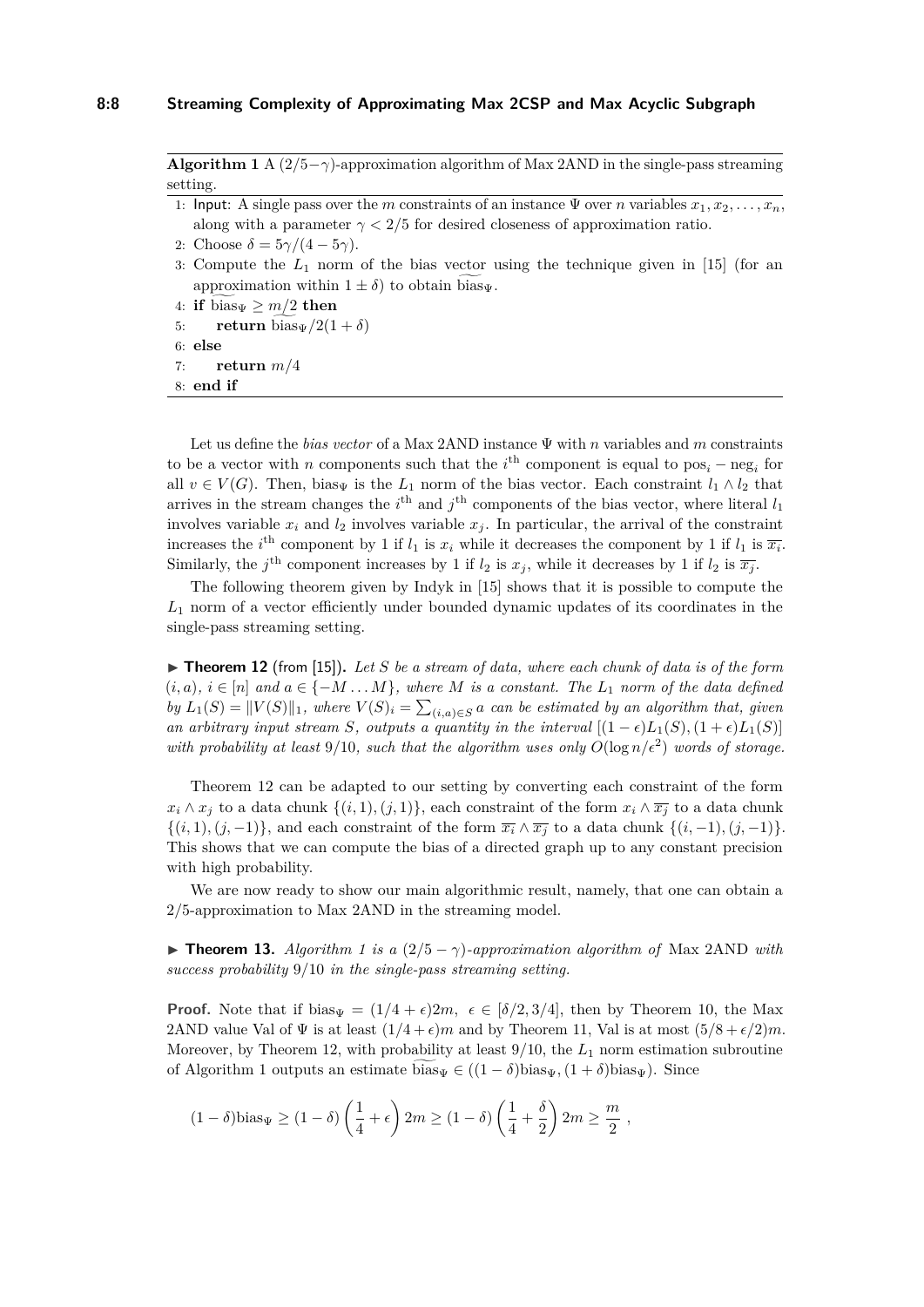Algorithm [1](#page-7-1) returns  $\widetilde{\text{bias}_{\Psi}}/2(1+\delta)$  in this case. Furthermore,

$$
\frac{\text{bias}_{\Psi}/2}{\text{Val}} \ge \frac{(1-\delta)\text{bias}_{\Psi}/2}{(5/8 + \epsilon/2)m} = \frac{(1-\delta)(1/4 + \epsilon)m}{(5/8 + \epsilon/2)m} \ge \frac{2}{5}(1-\delta)
$$

and

$$
\frac{\text{bias}_{\Psi}/2}{\text{Val}} \le \frac{(1+\delta)\text{bias}_{\Psi}/2}{(1/4+\epsilon)m} \le \frac{(1+\delta)(1/4+\epsilon)m}{(1/4+\epsilon)m} \le 1+\delta.
$$

Thus, we obtain an approximation ratio of

$$
\frac{2}{5} \cdot \frac{1-\delta}{1+\delta} \ge \frac{2}{5} - \gamma.
$$

by the choice of  $\delta$  in the algorithm

Next, consider the case in which bias  $\sqrt{(1/4 + \delta/2)2m}$ . Then, note that the algorithm always outputs a value that is at least  $m/4(1 + \delta)$ . Moreover, by Theorem [11,](#page-6-2) we have that  $Val \leq (5/8 + \delta/4)m$ . Therefore, the approximation ratio in this case is

$$
\frac{m/4(1+\delta)}{(5/8+\delta/4)m} = \frac{2}{5} \cdot \frac{1+\delta}{1+\frac{2\delta}{5}} \ge \frac{2}{5} - \gamma.
$$

# **3.2 Hardness of**  $(1/2 + \epsilon)$ -approximation and a complementary **streaming algorithm for Max DICUT**

Next, we consider the Max DICUT problem. We start by examining the regime in which the Max DICUT value of an instance is close to the lower bound of *m/*4, i.e., as suboptimal as possible. For the Max DICUT problem, we define the following notion of bias for a directed graph *G*.

<span id="page-8-0"></span> $\triangleright$  **Definition 14.** We define the *bias* of a directed graph  $G = (V, E)$ , denoted bias<sub>*G*</sub>, as  $\text{bias}_G = \sum_{v \in V} |\text{out}_v - \text{in}_v|.$ 

**I** Remark. Note that bias<sub>*G*</sub>, as defined in Definition [14,](#page-8-0) gives the identical value as bias<sub>*W*</sub> for the corresponding MAX [2](#page-5-0)AND instance  $\Psi$  (see Remark 2 for the correspondence). We use the notion bias<sub>*G*</sub> along with the graph formulation of Max DICUT for convenience in this section.

The following theorem shows that if the DICUT value of a Max DICUT instance is close to  $m/4$ , then the bias of the corresponding graph must be small.

<span id="page-8-4"></span> $\blacktriangleright$  **Theorem 15.** *If the Max DICUT value of a directed graph*  $G = (V, E)$  *is at most*  $\left(\frac{1}{4} + \epsilon\right)m$ , where  $\epsilon \in [0, \frac{1}{16}]$ , then its bias is at most 32 $\epsilon$ m.

**Proof.** Let  $G = (V, E)$  be a directed graph with Max DICUT value at most  $(\frac{1}{4} + \epsilon) m$ , where  $\epsilon \in [0, \frac{3}{4}]$ . Let  $(A, B)$  be a maximal dicut of *G*.

$$
|E(A \to B)| \le \left(\frac{1}{4} + \epsilon\right)m. \tag{2}
$$

$$
|E(B \to A)| \le \left(\frac{1}{4} + \epsilon\right)m. \tag{3}
$$

<span id="page-8-1"></span>For every vertex  $u \in A$ , we have

$$
|E(u \to B)| \ge |E(A \to u)|. \tag{4}
$$

<span id="page-8-3"></span><span id="page-8-2"></span>**APPROX/RANDOM'17**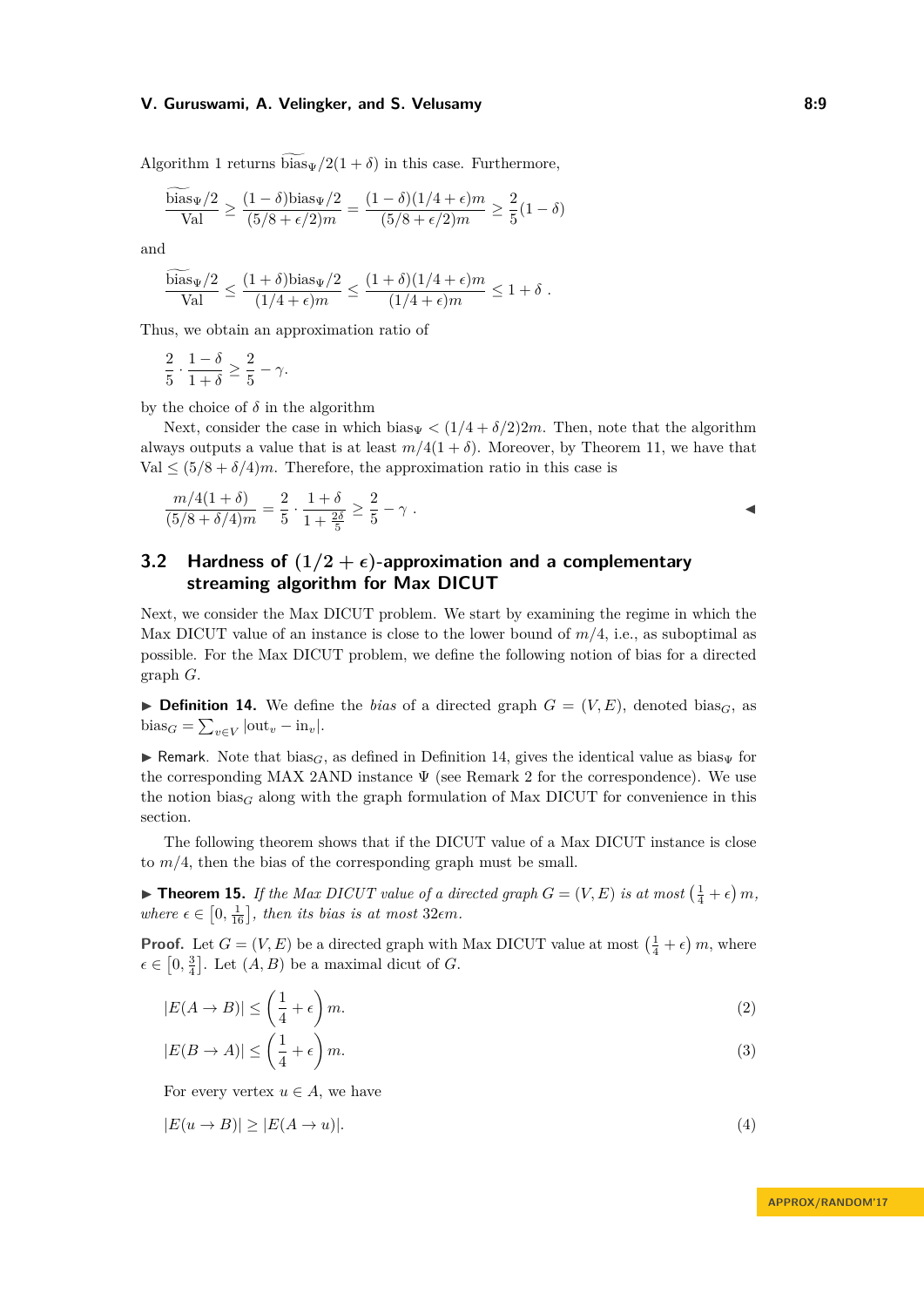# **8:10 Streaming Complexity of Approximating Max 2CSP and Max Acyclic Subgraph**

If there is a  $u \in A$  that does not satisfy [\(4\)](#page-8-1), then it can be moved to set *B* to give a dicut of larger size, which contradicts the fact that (*A, B*) is a maximal dicut of *G*. Similarly, for every vertex  $v \in B$ , we have

<span id="page-9-1"></span><span id="page-9-0"></span>
$$
|E(A \to v)| \ge |E(v \to B)|. \tag{5}
$$

The total number of edges in the graph is

<span id="page-9-2"></span>
$$
|E(A \to A)| + |E(B \to B)| + |E(A \to B)| + |E(B \to A)| = m.
$$
\n(6)

From  $(4)$  and  $(5)$ , we have

<span id="page-9-3"></span>
$$
\max(|E(A \to A)|, |E(B \to B)|) \le |E(A \to B)| \le \left(\frac{1}{4} + \epsilon\right)m. \tag{7}
$$

From  $(2)$ ,  $(3)$ ,  $(6)$  and  $(7)$ , we get

$$
\min(|E(A \to A)|, |E(B \to A)|, |E(B \to B)|) \ge \left(\frac{1}{4} - 3\epsilon\right)m. \tag{8}
$$

We will now obtain an upper bound on  $\sum_{v \in B} |\text{out}_v - \text{in}_v|$ .

<span id="page-9-6"></span>
$$
\sum_{v \in B} |\text{out}_{v} - \text{in}_{v}| = \sum_{v \in B} ||E(v \to B)| + |E(v \to A)| - |E(B \to v)| - |E(A \to v)||
$$
  

$$
\leq \sum_{v \in B} (||E(v \to B)| - |E(A \to v)|| + ||E(v \to A)| - |E(B \to v)||). \tag{9}
$$

Using  $(2),(5)$  $(2),(5)$  $(2),(5)$  and  $(8)$ , we get

<span id="page-9-7"></span>
$$
\sum_{v \in B} ||E(v \to B)| - |E(A \to v)|| = \sum_{v \in B} |E(A \to v)| - \sum_{v \in B} |E(v \to B)|
$$
  

$$
\leq \left(\frac{1}{4} + \epsilon\right) m - \left(\frac{1}{4} - 3\epsilon\right) m
$$
  
= 4*\epsilon*m. (10)

We call a vertex  $v \in B$  "good" if

<span id="page-9-4"></span> $|E(B \to v)| > |E(v \to A)|$ .

and "bad" if it is not "good". Now, consider the ordered partition (*B, A*). If we move a "good" vertex from *B* to *A*, the dicut value of the resulting partition is larger than the dicut value of  $(B, A)$ . We know that the size of any dicut in *G* is at most  $(\frac{1}{4} + \epsilon)$  *m*. From [\(8\)](#page-9-3), we can infer that the increase in the dicut value by moving a "good" vertex cannot exceed  $4\epsilon m$ . Let  $B_g$  denote the set of all "good" vertices in  $B$ . We have

$$
\sum_{v \in B_{\rm g}} (|E(B \to v)| - |E(v \to A)|) \le 4\epsilon m. \tag{11}
$$

Let  $B<sub>b</sub>$  denote the set of all "bad" vertices in  $B$ . From [\(8\)](#page-9-3) and [\(11\)](#page-9-4), we get

<span id="page-9-5"></span>
$$
\sum_{v \in B_{\rm b}} |E(B \to v)| \ge \left(\frac{1}{4} - 3\epsilon\right) m - \sum_{v \in B_{\rm g}} |E(B \to v)|
$$

$$
\ge \left(\frac{1}{4} - 3\epsilon\right) m - 4\epsilon m - \sum_{v \in B_{\rm g}} |E(v \to A)|
$$

$$
= \left(\frac{1}{4} - 7\epsilon\right) m - \sum_{v \in B_{\rm g}} |E(v \to A)|. \tag{12}
$$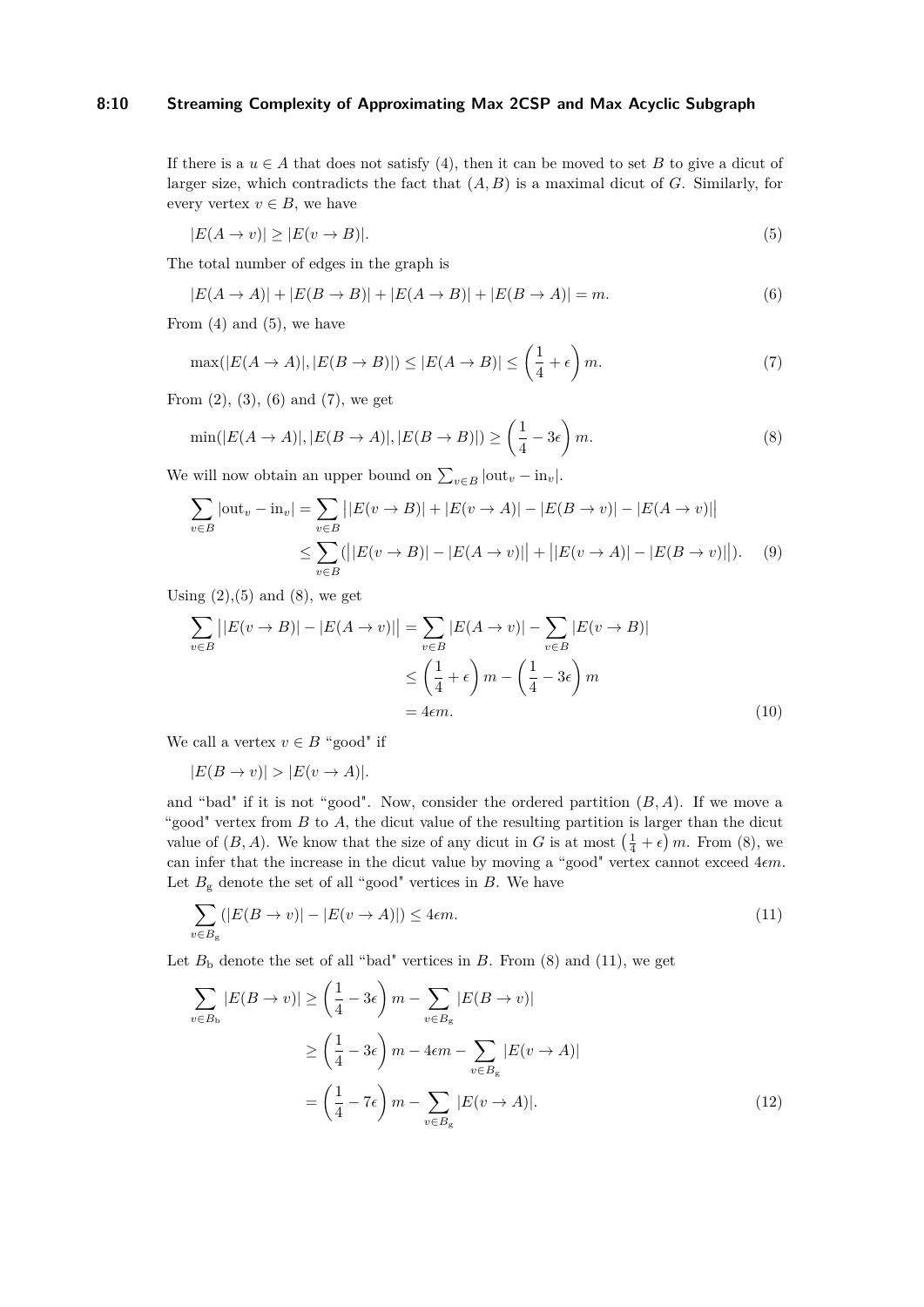Using  $(12)$ , we get

$$
\sum_{v \in B_{\text{b}}} (|E(v \to A)| - |E(B \to v)|) \le \sum_{v \in B} |E(v \to A)| - \left(\frac{1}{4} - 7\epsilon\right)m
$$
  
=  $|E(B \to A)| - \left(\frac{1}{4} - 7\epsilon\right)m$   
 $\le 8\epsilon m.$  (13)

From  $(9)$ ,  $(10)$ ,  $(11)$  and  $(13)$ , we have

$$
\sum_{v \in B} |\text{out}_v - \text{in}_v| \le 16\epsilon m.
$$

Using similar arguments, we can conclude that

$$
\sum_{v \in A} |\text{out}_v - \text{in}_v| \le 16\epsilon m.
$$

Hence, the bias of  $G$  is at most  $32\epsilon m$ .

**Corollary 16.** *If the Max DICUT value of a directed graph*  $G = (V, E)$  *is*  $\frac{m}{4}$ *, then its bias*  $is$  0, *i.e.*,  $in_v = out_v \ \forall v \in V$ .

 $\triangleright$  Remark. It is reasonable to expect a converse statement of Theorem [15](#page-8-4) to hold, i.e., that a bias close to zero implies a Max DICUT value that is close to *m/*4. However, it turns out that such a statement is not true. For example, consider the following instance of Max DICUT: Let  $G(V, E)$  be an undirected perfect matching on 2*n* vertices. Using  $G$ , construct a directed graph  $G'(V, E')$  by adding directed edges  $u \to v$ ,  $v \to u$  to E' for each undirected edge  $(u, v)$  in *E*. The Max DICUT value of *G'* is *n*, which is much larger than  $m/4 = 2n/4 = n/2$ . However, the bias of  $G'$  is 0.

We now state the non-existence of a better-than-1*/*2−approximation algorithm for Max DICUT when the constraints of an instance arrive one-by-one in random order in the single-pass streaming setting.

Kapralov et al. gave a lower bound for approximating MAXCUT in the single-pass streaming setting in [\[16\]](#page-15-0). By showing a simple reduction from MAXCUT to Max DICUT, we observe that the same lower bound applies to Max DICUT. The following theorem is taken from [\[16\]](#page-15-0).

<span id="page-10-1"></span> $\blacktriangleright$  **Theorem 17** (from [\[16\]](#page-15-0)). Let  $\epsilon > 0$  be a constant. Let  $G = (V, E)$ ,  $|V| = n$ ,  $|E| = m$  be *an undirected graph. Any randomized algorithm that, given a single pass over a stream of edges of G* presented in random order, outputs a  $(1/2 + \epsilon)$ −approximation to the value of *the maximum cut in G with probability at least* 9*/*10 *over its internal randomness must use* √  $\tilde{\Omega}(\sqrt{n})$  *space.* 

The reduction from MAXCUT to Max DICUT is as follows. Given any undirected graph *G*, convert it into a directed graph *G*<sup> $\prime$ </sup> by adding two directed edges  $u \rightarrow v$  and  $v \rightarrow u$  for every edge  $(u, v) \in E(G)$ . Observe that *G* has a cut of size *k* if and only if *G*<sup>*i*</sup> has a dicut of size  $k$ . Therefore, the MAXCUT value of  $G$  is equal to the Max DICUT value of  $G'$ . Note that this reduction can be done on the fly and does not require any additional storage. Thus, we have the following theorem.

<span id="page-10-0"></span>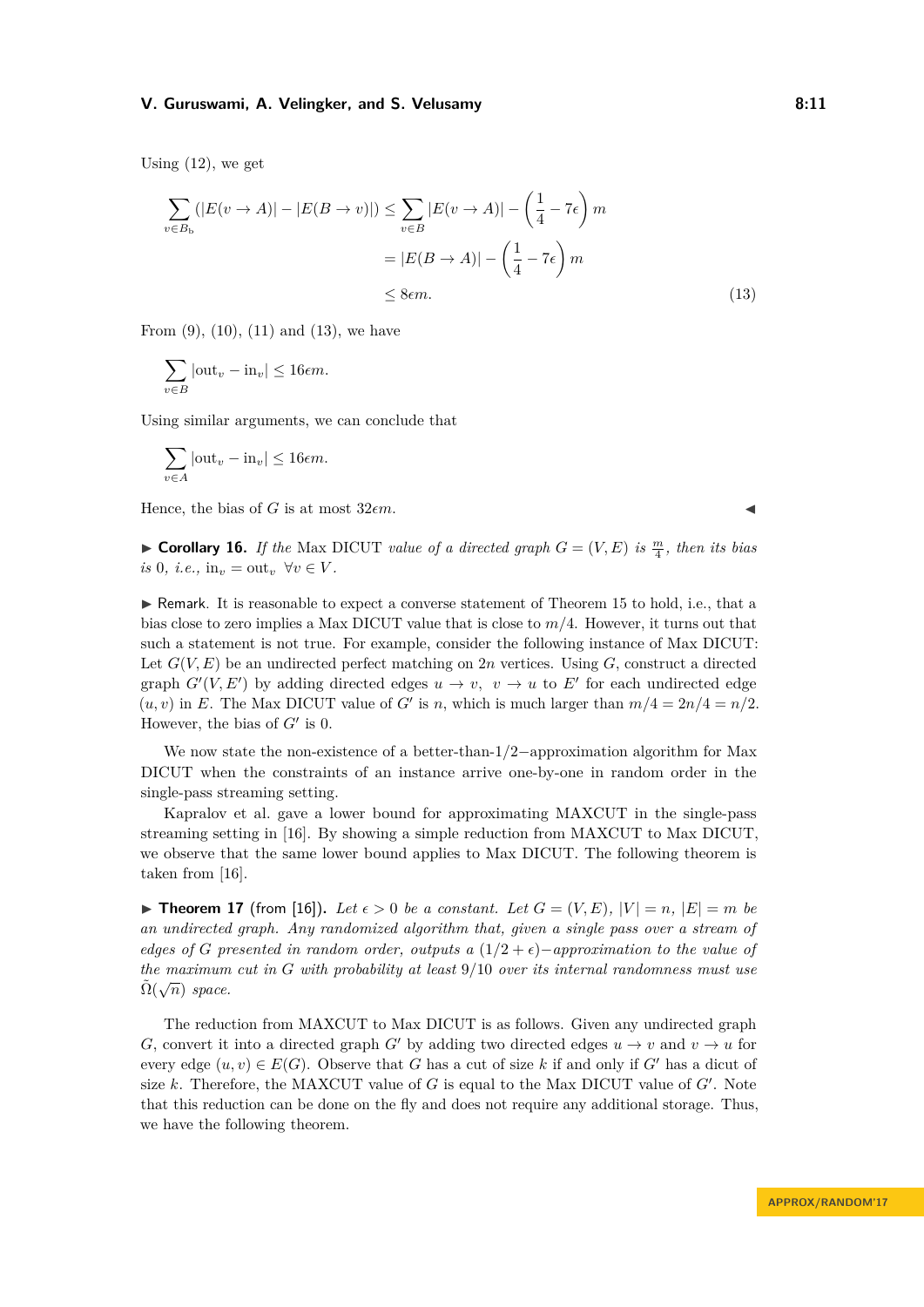#### **8:12 Streaming Complexity of Approximating Max 2CSP and Max Acyclic Subgraph**

 $\triangleright$  **Theorem 18.** Let  $\epsilon > 0$  be a constant. Let  $G = (V, E)$ ,  $|V| = n$ ,  $|E| = m$  be a directed *graph. Any randomized algorithm that, given a single pass over a stream of edges of G presented in random order, outputs a* (1/2 +  $\epsilon$ )−*approximation to the* Max DICUT *value of G* with probability at least 9/10 *over its internal randomness must use*  $\tilde{\Omega}(\sqrt{n})$  *space.* 

 $\triangleright$  Remark. Since an instance of Max DICUT can be viewed as a special instance of Max 2AND in which all clauses have one positive literal and one negative literal, the aforementioned theorem also precludes the existence of a randomized streaming algorithm that approximates the *Max 2AND* value of an instance to a factor of  $1/2 + \epsilon$  without using  $\tilde{\Omega}(\sqrt{n})$  space.

To prove Theorem [17,](#page-10-1) [\[16\]](#page-15-0) showed that no  $o(\sqrt{n})$  algorithm can distinguish between distributions  $D^Y$  and  $D^N$ , where graphs drawn from  $D^Y$  have MAXCUT value *m*, while graphs drawn from  $D^N$  have MAXCUT value at most  $(1/2 + \epsilon)m$  for any  $\epsilon \in [0, 1/2]$ . By applying the reduction from MAXCUT to Max DICUT (the number of edges is doubled in the reduced graph), we can conclude than no  $o(\sqrt{n})$  algorithm can distinguish between directed graphs with Max DICUT value *m/*2 and graphs with Max DICUT value at most  $(1/4 + \epsilon)m$  for any  $\epsilon \in [0, 1/4]$ .

<span id="page-11-0"></span>▶ **Theorem 19.** *Given a single pass over the edges of a directed graph G in any order, by computing the bias of G we can distinguish between directed graphs with* Max DICUT *value more than*  $(1/2 + 8\epsilon)m$  *and graphs with* Max DICUT *value at most*  $(1/4 + \epsilon)m$  *for any*  $\epsilon \in (0, 1/16)$ *, with success probability* 9/10*.* 

**Proof.** If the Max DICUT value of a graph is at most  $(\frac{1}{4} + \epsilon)m$ , then using Theorem [15](#page-8-4) we can conclude that its bias is at most  $32 \epsilon m$ . If the Max DICUT value of a graph is more than  $(1 - \delta)m$ , then using the contrapositive result of Theorem [11,](#page-6-2) we can conclude that its bias is more than  $(1 - 2\delta)2m$ . By substituting  $\delta = 1/2 - 8\epsilon$ , we get that the bias of the graph is more than 32*m*. Thus, we can distinguish the two graphs by computing their bias values using the  $L_1$  sampling method.

Note that while [\[16\]](#page-15-0) implied that no  $o(\sqrt{n})$  algorithm can distinguish between directed graphs with Max DICUT value  $m/2$  and graphs with Max DICUT value at most  $(1/4 + \epsilon)m$ for any  $\epsilon \in [0, 1/4]$ , Theorem [19](#page-11-0) shows that it is possible to distinguish between directed graphs with Max DICUT value  $(1/2 + 0.0001)m$  and graphs with Max DICUT value at most  $(1/4 + 0.00001)m$  in the single-pass streaming setting using a  $O(\log n)$  algorithm that computes the bias of a graph.

# **4 Maximum Acyclic Subgraph**

 $\triangleright$  **Definition 20.** The Maximum Acyclic Subgraph (*MAS*) value of a directed graph  $G =$  $(V, E)$  is the size of the largest acyclic subgraph of  $G$ , where we define the size of a graph to be the number of edges in it.

Given a single pass over a stream of edges of a directed graph  $G = (V, E)$ , we are interested in computing an approximate estimate of the *MAS* value of *G* using logarithmic space.

**► Definition 21.** A randomized algorithm is said to give a α-approximation to *MAS* for some  $\alpha \in (0,1)$  if for any input  $G = (V, E)$ , it outputs a value in the interval [*αd, d*] with probability at least 9*/*10, where *d* is the *MAS* value of *G*.

In this section, we show the non-existence of a better-than-7*/*8−approximation algorithm to MAS in the low-space single-pass streaming setting. We show this via a reduction from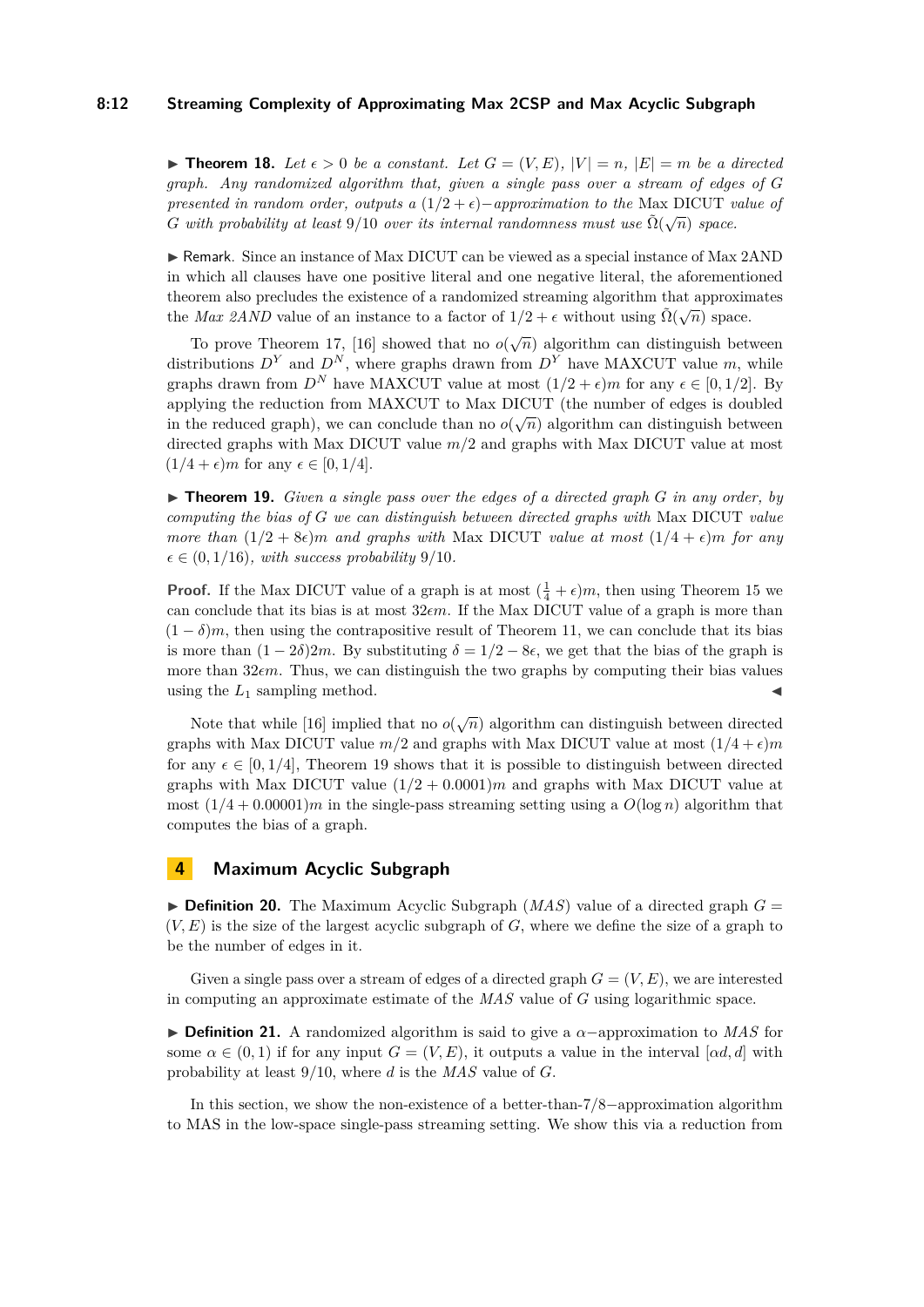<span id="page-12-0"></span>

**Figure 1** Edge set *E*1.

Boolean Hidden Matching (BHM), a two party one-way communication problem. A strong communication lower bound for BHM was given by Gavinsky et al. in [\[6\]](#page-14-7). In [\[16\]](#page-15-0), Kapralov et al. showed the hardness of approximating MAXCUT using the BHM problem and its extension given by Verbin and Yu in [\[22\]](#page-15-12). Inspired by this, here we adapt this approach to show hardness of approximating MAS.

▶ **Definition 22.** The Boolean Hidden Matching (*BHM*) problem is a communication complexity problem in which Alice gets a Boolean vector  $x \in \{0,1\}^n$  and Bob gets an undirected perfect matching  $M$  on  $n$  vertices and a Boolean vector  $w$  of length  $n/2$ , where we identify the perfect matching *M* with its Boolean edge incidence matrix of dimension  $\frac{n}{2} \times n$ . It is a promise problem in which Bob outputs **YES** when  $Mx \oplus w = 0^{n/2}$  and outputs **NO** when  $Mx \oplus w = 1^{n/2}$ .

The following theorem was proved by Gavinsky et al. in [\[6\]](#page-14-7).

<span id="page-12-1"></span>▶ **Theorem 23.** *Any randomized one-way communication protocol for solving* BHM, where *Alice sends messages to Bob, that succeeds with probability at least* 9*/*10 *has complexity*  $\Omega(\sqrt{n})$ .

We now use the above theorem to prove our streaming lower bound for approximating MAS.

 $\triangleright$  **Theorem 24.** Let  $\epsilon > 0$  be a constant. Let  $G = (V, E), |V| = n, |E| = m$  be a directed *graph. Any randomized algorithm that, given a single pass over a stream of edges of G, outputs a*  $(7/8 + \epsilon)$ −*approximation to the MAS value of G with probability at least* 9/10 *over its internal randomness must use*  $\Omega(\sqrt{n})$  *space.* 

**Proof.** Let **ALG** be a randomized algorithm that uses space *c* and gives a better-than-7*/*8−approximation to MAS in the single-pass streaming setting. We will show that **ALG** can be used to obtain a randomized one-way communication protocol for BHM with complexity *c*.

Let  $x \in \{0,1\}^n$  be the vector that Alice receives. Alice creates edge set  $E_1$ , her part of the graph that will be given as input to **ALG**, as shown in Fig. [1.](#page-12-0) For each  $i \in [n]$ , she creates four vertices  $a_i, b_i, c_i$  and  $d_i$ . If  $x_i = 0$ , she adds edges  $a_i \rightarrow b_i$  and  $d_i \rightarrow c_i$  to  $E_1$ . Else, she adds edges  $b_i \rightarrow a_i$  and  $c_i \rightarrow d_i$  to  $E_1$ . She then treats  $E_1$  as the first half of the stream of edges, runs  $ALG$  on  $E_1$  and sends the state of  $ALG$  to Bob.

Bob constructs edge set *E*2, his part of the graph, as shown in Fig. [2](#page-13-0) and Fig. [3.](#page-13-1) Let *M* be the perfect matching on *n* vertices and *w* be the boolean vector of length *n/*2 that Bob receives. Let  $M_i = (i_1, i_2)$  denote the *i*−th edge in the matching *M* (fix any ordering) and  $w_i$  denote the *i*−th coordinate of  $w$ , where  $i \in [n/2]$ . If  $w_i = 0$ , he adds edges  $b_{i_1} \rightarrow a_{i_2}$ ,  $b_{i_2} \rightarrow a_{i_1}, d_{i_1} \rightarrow c_{i_2}$  and  $d_{i_2} \rightarrow c_{i_1}$  to  $E_2$ . Else, he adds edges  $b_{i_1} \rightarrow b_{i_2}, a_{i_2} \rightarrow a_{i_1}, d_{i_1} \rightarrow d_{i_2}$ and  $c_{i_2} \rightarrow c_{i_1}$  to  $E_2$ .

He treats  $E_2$  as the second half of the stream and completes the execution of **ALG** on the stream starting from the state that Alice sent. The total number of edges in the graph is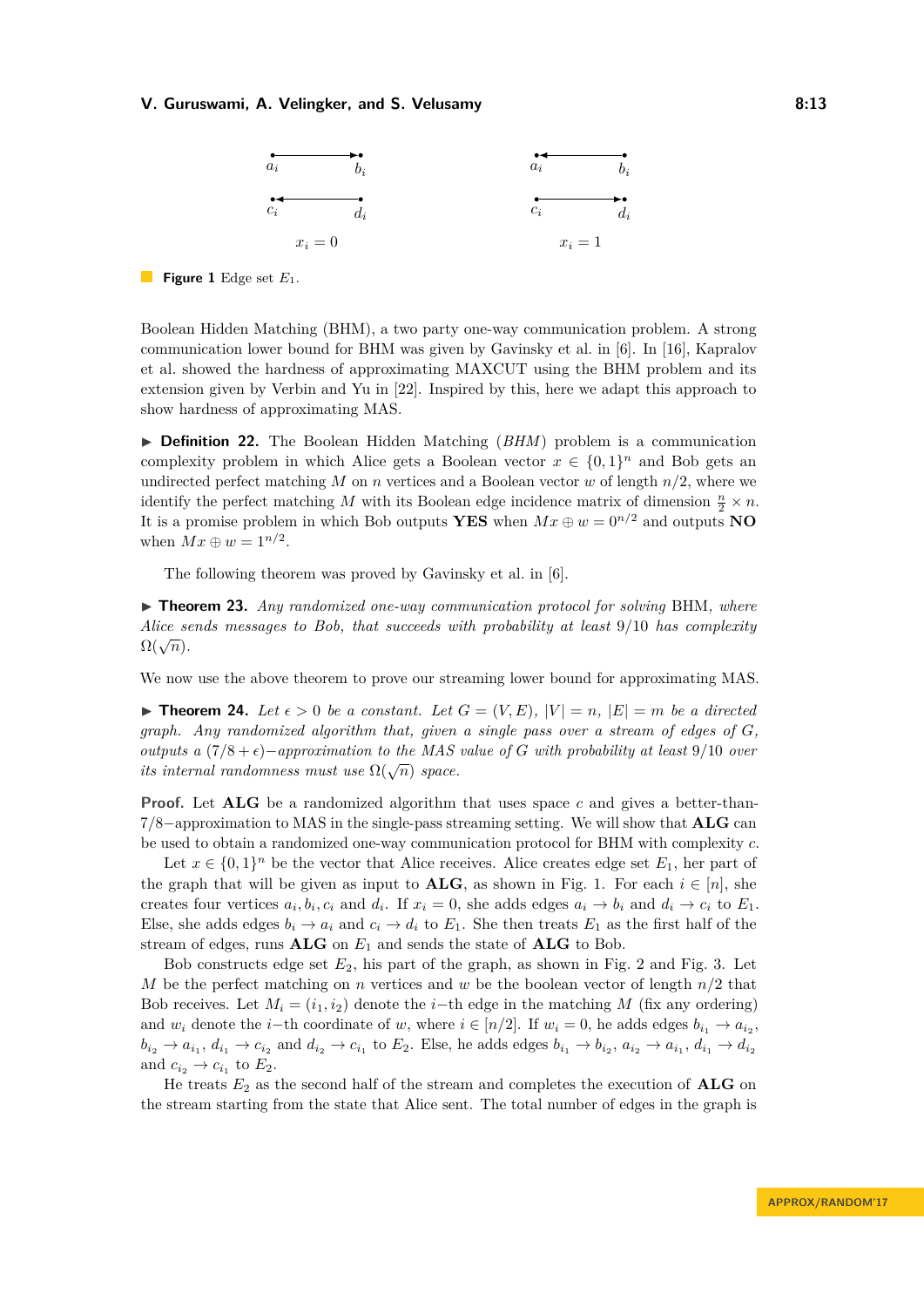# **8:14 Streaming Complexity of Approximating Max 2CSP and Max Acyclic Subgraph**

<span id="page-13-0"></span>

**Figure 2** Edge set  $E_2$  when  $w_i = 0$  (Cycles are marked in brown).

<span id="page-13-1"></span>

**Figure 3** Edge set  $E_2$  when  $w_i = 1$  (Cycles are marked in brown).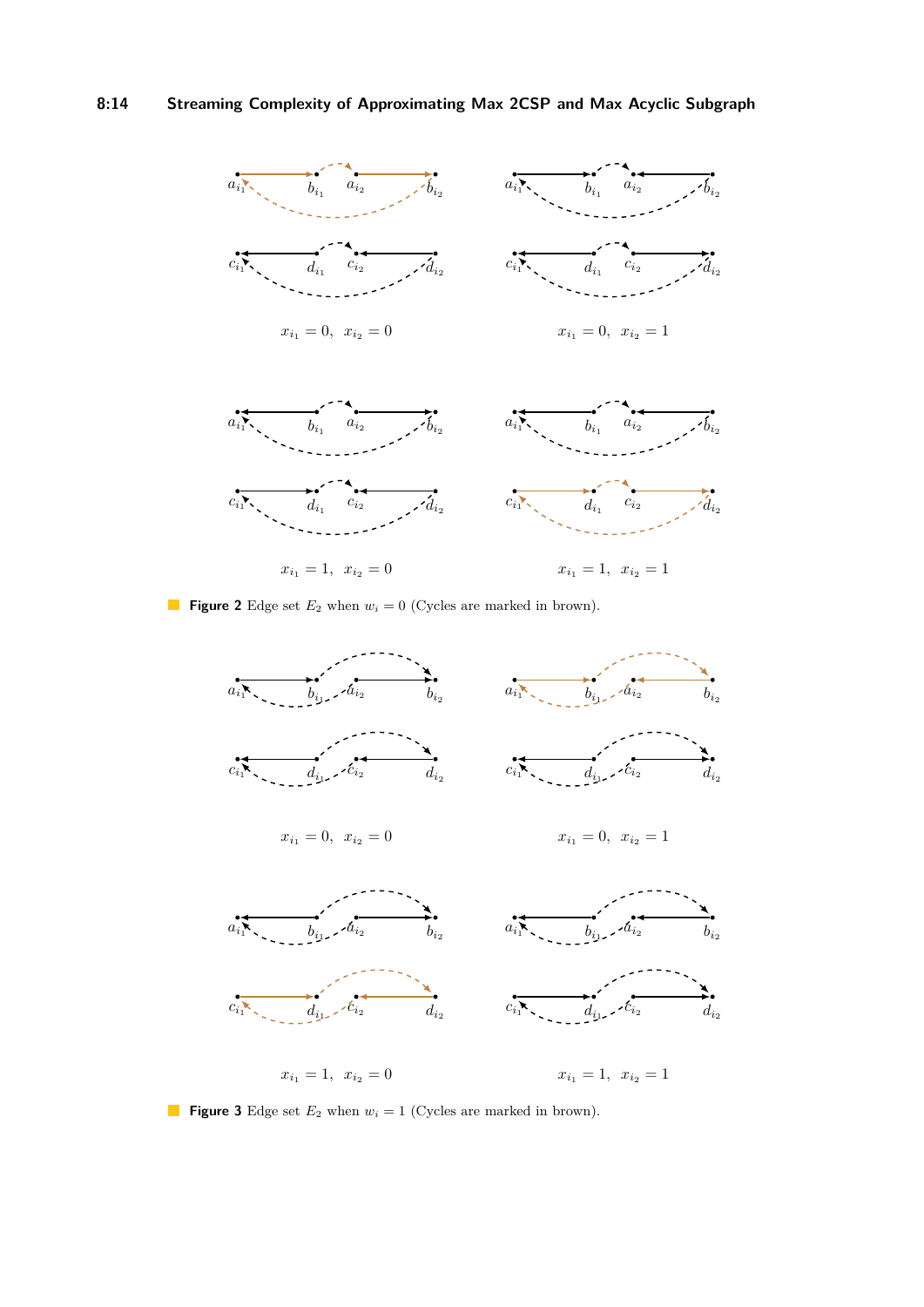$2n + 4(n/2) = 4n$  (Alice adds two edges for each coordinate of x and Bob adds four edges for each edge in *M*). If the MAS value output by **ALG** is greater than  $7n/2$ , then Bob outputs **NO**, else he outputs **YES**.

The correctness of the reduction can be shown in the following way.

 $Mx \oplus w =$  $\lceil$  $\overline{\phantom{a}}$  $x_{1_1} \oplus x_{1_2} \oplus w_1$ . . .  $x_{i_1} \oplus x_{i_2} \oplus w_i$ . . .  $x_{(n/2)_1} \oplus x_{(n/2)_2} \oplus w_{(n/2)}$ 1  $\begin{array}{c} \hline \end{array}$ *.*

As depicted in Fig. [2](#page-13-0) and Fig. [3,](#page-13-1) we can observe that when  $x_{i_1} \oplus x_{i_2} \oplus w_i = 0$ , there is exactly one cycle and when  $x_{i_1} \oplus x_{i_2} \oplus w_i = 1$ , there are no cycles. Therefore, if  $Mx \oplus w = 1^{n/2}$ , then the graph is acyclic and the MAS value is  $4n$ . If  $Mx \oplus w = 0^{n/2}$ , then the graph contains exactly  $n/2$  disjoint cycles (corresponding to each  $i \in [n/2]$ ) and hence the MAS value is 7*n/*2 (subtract one edge from each cycle to get the maximum acyclic subgraph). Since **ALG** gives a better-than-7*/*8−approximation to MAS, it outputs a MAS value greater than 7*n/*2 if and only if  $Mx \oplus w = 1^{n/2}$ . Since the state sent by Alice to Bob (after executing the first half of the stream) contains at most *c* bits, the above protocol has randomized one-way communication complexity *c* with success probability at least 9*/*10. By using Theorem [23,](#page-12-1) we infer that  $c = \Omega(\sqrt{n})$ .  $\overline{n}$ ).

#### **References**

- <span id="page-14-4"></span>**1** Paola Alimonti. Non-oblivious local search for MAX 2-CSP with application to MAX DI-CUT. In *23rd International Workshop on Graph-Theoretic Concepts in Computer Science*, pages 2–14, 1997.
- <span id="page-14-0"></span>2 András A. Benczúr and David R. Karger. Approximating  $s$ -t minimum cuts in  $\tilde{O}(n^2)$  time. *Proceedings of the 28th annual ACM symposium on Theory of computing*, pages 47–55, 1996.
- <span id="page-14-6"></span>**3** Lars Engebretsen and Venkatesan Guruswami. Is constraint satisfaction over two variables always easy? *Random Structures and Algorithms*, 25(2):150–178, 2004.
- <span id="page-14-3"></span>**4** Uriel Feige and Michel X. Goemans. Aproximating the value of two prover proof systems, with applications to MAX 2SAT and MAX DICUT. In *Third Israel Symposium on Theory of Computing and Systems (ISTCS)*, pages 182–189, 1995. [doi:10.1109/ISTCS.1995.](http://dx.doi.org/10.1109/ISTCS.1995.377033) [377033](http://dx.doi.org/10.1109/ISTCS.1995.377033).
- <span id="page-14-5"></span>**5** Uriel Feige and Shlomo Jozeph. Oblivious algorithms for the Maximum Directed Cut problem. *Algorithmica*, 71(2):409–428, 2015. [doi:10.1007/s00453-013-9806-z](http://dx.doi.org/10.1007/s00453-013-9806-z).
- <span id="page-14-7"></span>**6** Dmitry Gavinsky, Julia Kempe, Iordanis Kerenidis, Ran Raz, and Ronald de Wolf. Exponential separations for one-way quantum communication complexity, with applications to cryptography. In *Proceedings of the Thirty-ninth Annual ACM Symposium on Theory of Computing*, STOC'07, pages 516–525, New York, NY, USA, 2007. ACM. [doi:](http://dx.doi.org/10.1145/1250790.1250866) [10.1145/1250790.1250866](http://dx.doi.org/10.1145/1250790.1250866).
- <span id="page-14-2"></span>**7** Michel X. Goemans and David P. Williamson. Improved approximation algorithms for maximum cut and satisfiability problems using semidefinite programming. *J. ACM*, 42(6):1115– 1145, 1995. [doi:10.1145/227683.227684](http://dx.doi.org/10.1145/227683.227684).
- <span id="page-14-1"></span>**8** Venkatesan Guruswami and Euiwoong Lee. Towards a characterization of approximation resistance for symmetric CSPs. In *Proceedings of Approximation, Randomization, and Combinatorial Optimization: Algorithms and Techniques (APPROX/RANDOM)*, pages 305–322, 2015. [doi:10.4230/LIPIcs.APPROX-RANDOM.2015.305](http://dx.doi.org/10.4230/LIPIcs.APPROX-RANDOM.2015.305).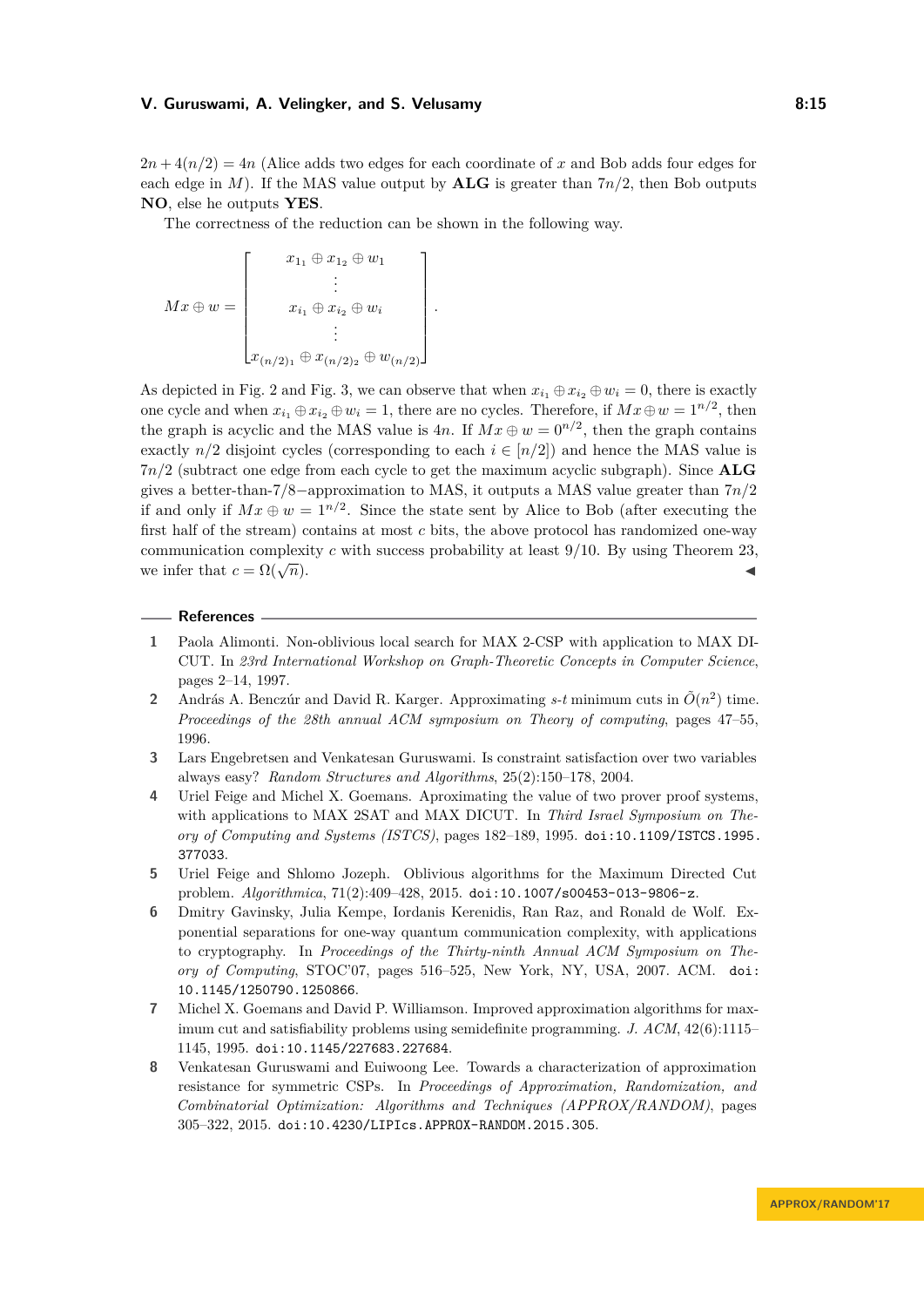## **8:16 Streaming Complexity of Approximating Max 2CSP and Max Acyclic Subgraph**

- <span id="page-15-9"></span>**9** Venkatesan Guruswami, Rajsekar Manokaran, and Prasad Raghavendra. Beating the random ordering is hard: Inapproximability of maximum acyclic subgraph. In *Proceedings of the 49th IEEE Symposium on Foundations of Computer Science*, pages 573–582, 2008.
- <span id="page-15-14"></span>**10** Venkatesan Guruswami and Yuan Zhou. Tight bounds on the approximability of almostsatisfiable horn SAT and exact hitting set. *Theory of Computing*, 8(11):239–267, 2012. [doi:10.4086/toc.2012.v008a011](http://dx.doi.org/10.4086/toc.2012.v008a011).
- <span id="page-15-7"></span>**11** Eran Halperin and Uri Zwick. Combinatorial approximation algorithms for the maximum directed cut problem. In *Proceedings of the 12th Annual Symposium on Discrete Algorithms*, pages 1–7, 2001. URL: <http://dl.acm.org/citation.cfm?id=365411.365412>.
- <span id="page-15-13"></span>**12** Eran Halperin and Uri Zwick. Combinatorial approximation algorithms for the maximum directed cut problem. In *Proceedings of the Twelfth Annual ACM-SIAM Symposium on Discrete Algorithms*, SODA'01, pages 1–7, Philadelphia, PA, USA, 2001. Society for Industrial and Applied Mathematics. URL: <http://dl.acm.org/citation.cfm?id=365411.365412>.
- <span id="page-15-4"></span>**13** Johan Håstad. Some optimal inapproximability results. *J. ACM*, 48(4):798–859, 2001. [doi:10.1145/502090.502098](http://dx.doi.org/10.1145/502090.502098).
- <span id="page-15-5"></span>**14** Johan Håstad. Every 2-CSP allows nontrivial approximation. *Computational Complexity*,  $17(4):549-566, 2008.$ [doi:10.1007/s00037-008-0256-y](http://dx.doi.org/10.1007/s00037-008-0256-y).
- <span id="page-15-11"></span>**15** Piotr Indyk. Stable distributions, pseudorandom generators, embeddings, and data stream computation. *J. ACM*, 53(3):307–323, May 2006. [doi:10.1145/1147954.1147955](http://dx.doi.org/10.1145/1147954.1147955).
- <span id="page-15-0"></span>**16** Michael Kapralov, Sanjeev Khanna, and Madhu Sudan. Streaming Lower Bounds for Approximating MAX-CUT. In *Proceedings of the Twenty-sixth Annual ACM-SIAM Symposium on Discrete Algorithms*, SODA'15, pages 1263–1282, Philadelphia, PA, USA, 2015. Society for Industrial and Applied Mathematics. URL: [http://dl.acm.org/citation.](http://dl.acm.org/citation.cfm?id=2722129.2722213) [cfm?id=2722129.2722213](http://dl.acm.org/citation.cfm?id=2722129.2722213).
- <span id="page-15-1"></span>**17** Michael Kapralov, Sanjeev Khanna, Madhu Sudan, and Ameya Velingker.  $(1 + \Omega(1))$ approximation to MAX-CUT Requires Linear Space. In *Proceedings of the Twenty-Eighth Annual ACM-SIAM Symposium on Discrete Algorithms*, SODA'17, pages 1703– 1722, Philadelphia, PA, USA, 2017. Society for Industrial and Applied Mathematics. URL: <http://dl.acm.org/citation.cfm?id=3039686.3039798>.
- <span id="page-15-10"></span>**18** Alantha Newman. Approximating the maximum acyclic subgraph. Master's thesis, MIT, June 2000.
- <span id="page-15-2"></span>**19** D. A. Spielman and N. Srivastava. Graph sparsification by effective resistances. *STOC*, pages 563–568, 2008.
- <span id="page-15-3"></span>**20** Johan Thapper and Stanislav Zivny. The complexity of finite-valued CSPs. *J. ACM*, 63(4):37:1–37:33, 2016. [doi:10.1145/2974019](http://dx.doi.org/10.1145/2974019).
- <span id="page-15-6"></span>**21** Luca Trevisan. Parallel approximation algorithms by positive linear programming. *Algorithmica*, 21(1):72–88, 1998. [doi:10.1007/PL00009209](http://dx.doi.org/10.1007/PL00009209).
- <span id="page-15-12"></span>**22** Elad Verbin and Wei Yu. The streaming complexity of cycle counting, sorting by reversals, and other problems. In *Proceedings of the Twenty-second Annual ACM-SIAM Symposium on Discrete Algorithms*, SODA'11, pages 11–25, Philadelphia, PA, USA, 2011. Society for Industrial and Applied Mathematics. URL: [http://dl.acm.org/citation.](http://dl.acm.org/citation.cfm?id=2133036.2133038) [cfm?id=2133036.2133038](http://dl.acm.org/citation.cfm?id=2133036.2133038).

# <span id="page-15-8"></span>**A Approximating Max DICUT Using LP Rounding**

In this section, we give a deterministic 1*/*2−approximation algorithm to solve the Max DICUT problem in polynomial time in the usual setting (not streaming).

We first look at the binary integer programming (BIP) formulation of the Max DICUT problem. Given a directed graph  $G = (V, E)$ , the objective is to obtain an ordered partition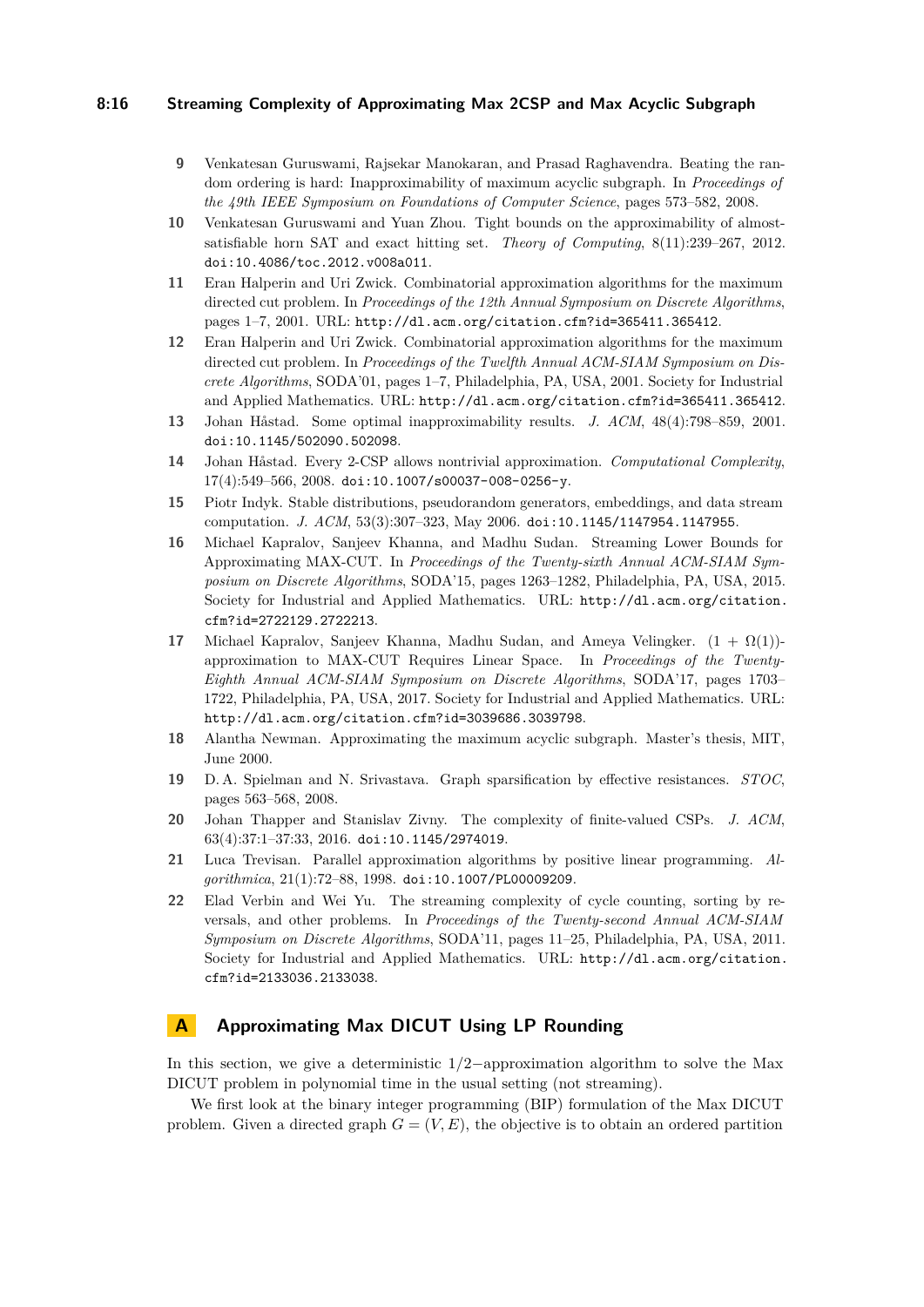$(A, B)$  of *V* such that the number of edges not in  $E(A \rightarrow B)$  is minimum.

minimize 
$$
\sum_{e(i,j)\in E} z_e.
$$
  
subject to 
$$
z_e \ge x_i, \qquad \forall e(i,j) \in E.
$$

$$
z_e \ge 1 - x_j, \forall e(i,j) \in E.
$$

$$
z_e, x_i \in \{0,1\}, \quad \forall i \in V, \forall e \in E.
$$

In the above BIP,  $e(i, j)$  denotes a directed edge *e* from vertex *i* to vertex *j*.  $x_i$ ,  $\forall i \in V$ are indicator variables. If  $x_i = 0$ , then  $i \in A$ , else  $i \in B$ .  $z_e$  is constrained to be at least as large as  $\max(x_i, 1-x_j)$ . Since the objective is to minimize  $\sum_{e(i,j)\in E} z_e$ , in any BIP solution,  $z_e = \max(x_i, 1 - x_j)$ . Thus,  $z_e = 0$  if  $e \in E(A \to B)$  and 1 otherwise. Hence, the optimal value of  $\sum_{e(i,j)\in E} z_e$  gives the number of edges not in the Max DICUT of *G*.

It is hard to get an exact solution for the above BIP in the worst case. Therefore, we consider below its LP relaxation to approximately estimate the number of edges not in the Max DICUT.

minimize 
$$
\sum_{e(i,j)\in E} z_e.
$$
  
subject to 
$$
z_e \ge x_i, \qquad \forall e(i,j) \in E.
$$

$$
z_e \ge 1 - x_j, \forall e(i,j) \in E.
$$

$$
z_e, x_i \in [0,1], \quad \forall i \in V, \forall e \in E.
$$

Any optimum solution to the above LP assigns  $z_e = \max(x_i, 1 - x_j)$ . Thus  $\{x_i\}$  are the independent variables and we denote any solution f to the above LP by  $f = \{x_i\}$ . The existence of a half-integral optimal solution to the LP and a combinatorial algorithm to obtain it was given by Halperin and Zwick in [\[12\]](#page-15-13). In this paper, we present an alternate algorithm to obtain a half-integral optimal solution to the LP, adapted from [\[10\]](#page-15-14).

 $\triangleright$  **Theorem 25** (Half Integrality). *There is a polynomial-time algorithm that given a optimal solution*  $f = \{x_i\}$  *to the above LP, converts*  $f$  *into another optimal solution*  $f^* = \{x_i^*\}$  *such that each*  $x_i^*$  *is half-integral, i.e.,*  $x_i^* \in \{0, 1, 1/2\}$ *, and Val*( $f^*$ )  $\leq$  *Val*( $f$ )*.* 

**Proof.** Algorithm [2](#page-17-0) takes as input the above LP formulation and one of the solutions  $f = \{x_i\}$ , and outputs the desired  $f^*$ . At a high level, the algorithm iteratively moves the LP variables that are not half integral to half integral values. We need to prove that the algorithm terminates in polynomial number of iterations and in each iteration, it creates a valid LP solution whose objective value is at most the previous objective value.

Algorithm [2](#page-17-0) always maintains a valid solution  $f$  to the LP (i.e., all  $x_i$ 's are in the range [0*,* 1]). We first prove that it terminates within a polynomial number of iterations. Consider the set  $W_f = \{0 < x < 1/2 : \exists i \in V \mid x = x_i \text{ or } x = 1 - x_i\}.$  In each loop, the algorithm picks a *p* from  $W_f$ . At the end of the loop, *p* is removed from  $W_f$  and no new element is added. Thus, after a linear number of steps  $W_f = \emptyset$  and the loop terminates.

We now prove that the objective value of the LP does not increase after each iteration. Define  $f^{(t)} = \{x_i^{(t)} = t\}_{i \in S} \cup \{x_i^{(t)} = 1 - t\}_{i \in S'} \cup \{x_i^{(t)} = x_i\}_{i \in V \setminus (S \cup S')}$  for  $t \in [a, b]$ . Observe that  $p \in [a, b]$ . If we can show that  $Val(f^{(t)})$  is a linear function for  $t \in [a, b]$ , it proves that  $\min(\text{Val}(f^{(a)}), \text{Val}(f^{(b)})) \leq \text{Val}(f^{(p)}) = \text{Val}(f)$ . To prove linearity of  $\text{Val}(f^{(t)})$ , we only need to show that  $g_{ij}(t) = \max(x_i^{(t)}, 1 - x_j^{(t)})$  is linear for  $t \in [a, b]$ ,  $\forall e(i, j) \in E$ . We prove each case separately for  $t \in [a, b]$ .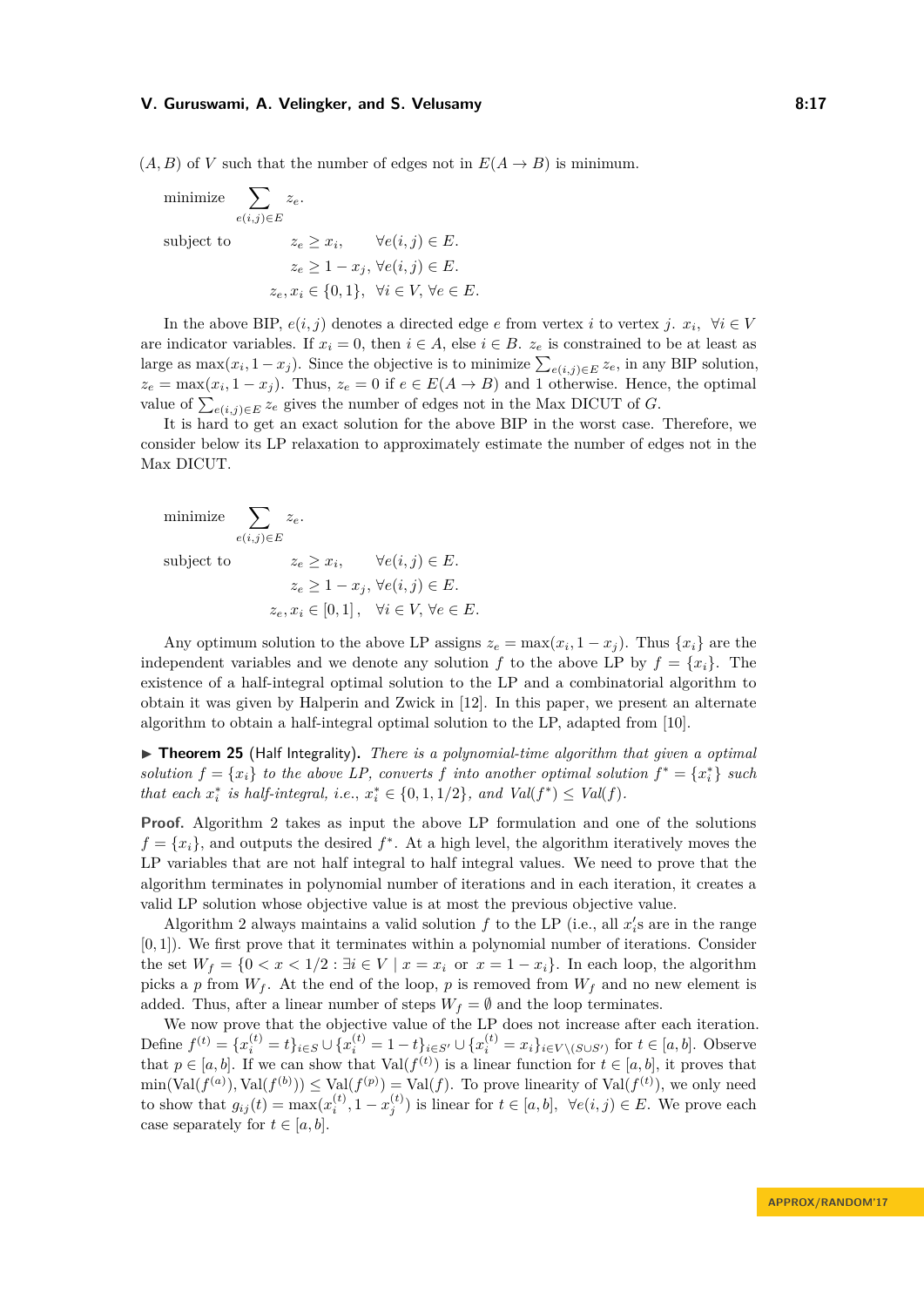<span id="page-17-0"></span>**Algorithm 2** Round any LP solution  $f = \{x_i\}$  to a half-integral solution  $f^*$ , with Val $(f^*) \le$  $Val(f).$ 

1: **while** ∃*i* ∈ *V* : *x<sup>i</sup>* ∈ { */* 0*,* 1*,* 1*/*2} **do** 2: choose  $k \in v$ , such that  $x_k \notin \{0, 1, 1/2\}$  (arbitrarily) 3: **if**  $x_k < 1/2$  then 4:  $p \leftarrow x_k$ 5: **else** 6:  $p \leftarrow 1 - x_k$ 7: **end if** 8: *S* ← {*i* : *x*<sub>*i*</sub> = *p*}, *S*<sup>*'*</sup> ← {*i* : *x*<sub>*i*</sub> = 1 − *p*} 9:  $a \leftarrow \max\{x_i : x_i < p, 1 - x_i : x_i > 1 - p, 0\}$ 10: *b* ← min ${x_i : x_i > p, 1 - x_i : x_i < 1 - p, 1/2}$ 11: *f*  $\mathcal{L}^{(a)} \leftarrow \{x_i^{(a)} = a\}_{i \in S} \cup \{x_i^{(a)} = 1 - a\}_{i \in S'} \cup \{x_i^{(a)} = x_i\}_{i \in V \setminus (S \cup S')}$ 12: *f*  $\mathcal{L}^{(b)} \leftarrow \{x_i^{(b)} = b\}_{i \in S} \cup \{x_i^{(b)} = 1 - b\}_{i \in S'} \cup \{x_i^{(b)} = x_i\}_{i \in V \setminus (S \cup S')}$ 13: **if**  $\text{Val}(f^{(a)}) \leq \text{Val}(f^{(b)})$  then 14:  $f \leftarrow f^{(a)}$ 15: **else** 16:  $f \leftarrow f^{(b)}$ 17: **end if** 18: **end while** 19: **return**  $f$  (as  $f^*$ )

- If  $i, j \in V \setminus (S \cup S')$ ,  $g_{ij}(t)$  is a constant function.
- If  $i \in S, j \in S', g_{ij}(t) = t$ .
- If *i* ∈  $S', j \in S, g_{ij}(t) = 1 t$ .
- If *i*, *j* ∈ *S* (or *i*, *j* ∈ *S'*), *g*(*t*) = max(*t*, 1 − *t*). Since *a*, *b* ≤  $\frac{1}{2}$  and *t* ∈ [*a*, *b*], *g*<sub>*ij*</sub>(*t*) = 1 − *t*.
- If  $i \in S, j \in V \setminus (S \cup S')$ ,  $g(t) = \max(t, 1 x_j)$ . If we plot all the  $x_i$ 's and  $1 x_i$ 's on the [0*,* 1] line, *a* is the maximum value less than *p* and *b* is the minimum value greater than *p*.  $\forall i \in V \setminus (S \cup S')$ ,  $x_i \notin (a, b)$  and  $1 - x_i \notin (a, b)$ . Thus, depending on  $x_j$ ,  $g_{ij}(t)$  is either a constant or a linear function.
- If  $i \in S', j \in V \setminus (S \cup S')$  (or  $i \in V \setminus (S \cup S')$ ,  $j \in S \cup S'$ ), we can show that  $g_{ij}(t)$  is linear by using the same argument as above.

<span id="page-17-1"></span> $\blacktriangleright$  **Lemma 26.** If the optimum value of the LP is at most  $\epsilon$ m, then the Max DICUT value *of the corresponding graph is at least*  $\left(1 - \frac{3}{2} \epsilon\right) m$ .

**Proof.** Using Algorithm [2,](#page-17-0) we obtain a half-integral solution to the LP relaxation in polynomial time. This solution partitions the vertex set into three subsets. Let  $A = \{i : x_i =$ 0},  $B = \{i : x_i = 1\}$  and  $U = \{i : x_i = 1/2\}$ . The solution assigns  $z_e = 0$  for  $e \in E(A \to B)$ ,  $z_e = 1/2$  for  $e \in E(U \to B) \cup E(A \to U) \cup E(U \to U)$  and  $z_e = 1$  otherwise. If we round off each variable in *U* to either 0 or 1 with probability  $1/2$ , on expectation, at least half of  $\{z_e\}$ that are assigned value 1*/*2 currently become 0. This implies that there exists a rounding *r* which makes at most half of  $\{z_e\}$  with value  $1/2$  become 1 after that.

Since the LP optimum is at most  $\epsilon m$ , the number of  $\{z_e\}$  that take value 1/2 are at most 2*m*. After rounding *r*, the LP solution looks similar to the BIP solution. The increase in the objective value is at most  $\frac{1}{2} \times 2\epsilon m \times \frac{1}{2} = \frac{\epsilon}{2}m$ . Thus, the Max DICUT value of the graph is at least  $\left(1 - \frac{3}{2}\epsilon\right)$  $m$ .